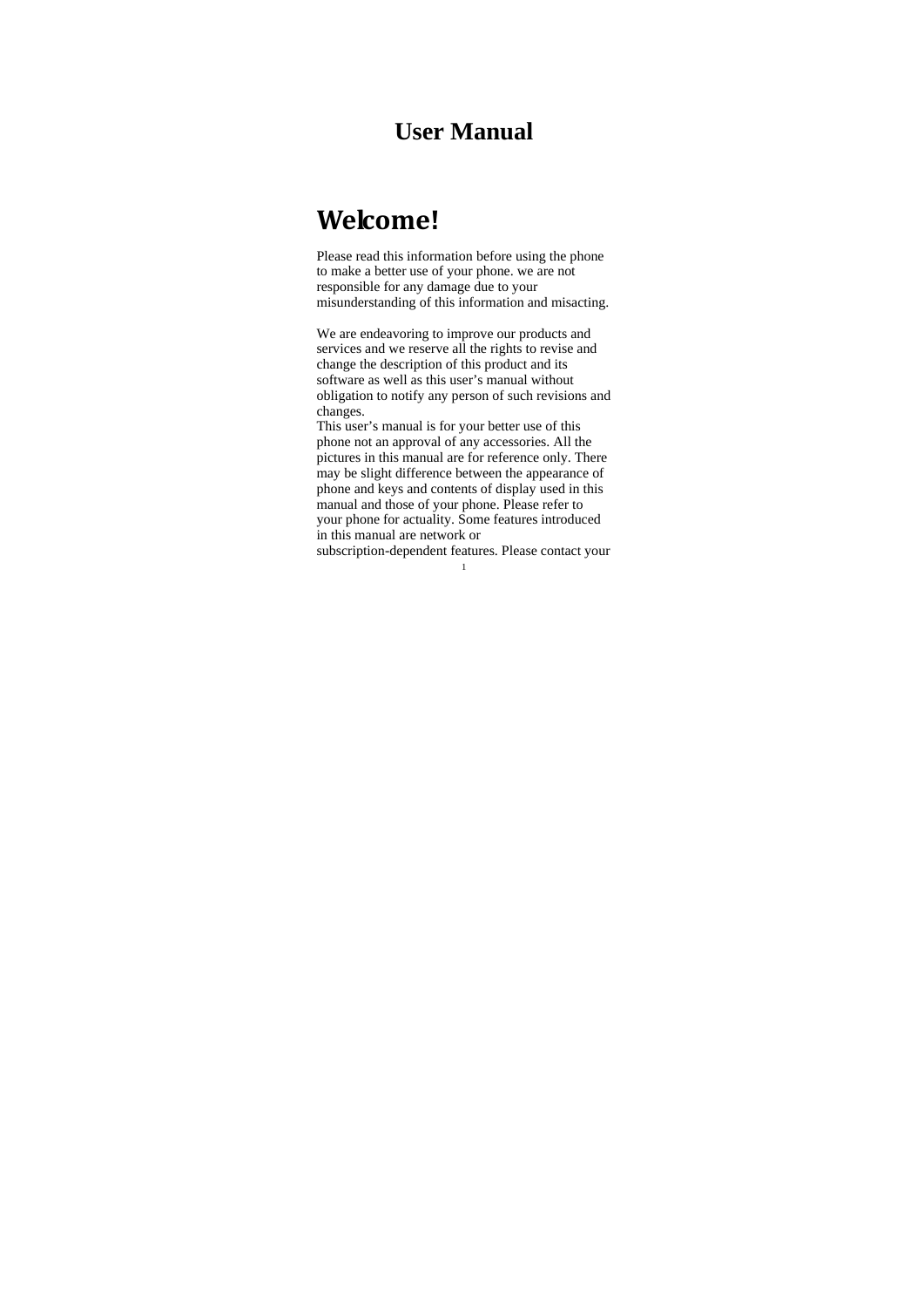service provider

# **Safety Information**



Read this information before using your mobile device otherwise may result in personal injury or your device not complying with local laws.

# **Battery:**

If a conductive material such touches the exposed terminal, short circuit may occur resulting in property damage, bodily injury or burn. To avoid risk of leaking electricity, take care when handling a charged battery particularly when placing it inside your pocket, purse or other container with metal objects.

# **Keep your mobile device from water:**

Keep your mobile device dry.

# **Use while driving**

Always obey the laws and regulations on the use of mobile devices in the area where you drive. Give full attention to driving and the road; use hand-free operation or earpiece if a call is needed. **Aircraft** 

Mobile device may cause harmful interference so turn off your mobile device before boarding an airplane.

# **Blasting areas**

Always obey the related limits and regulations and do not use your mobile device in blasting areas. Turn off your mobile device in areas posted "turn off electronic devices".

# **Potentially explosive atmospheres**

Turn off your mobile device in the gas station and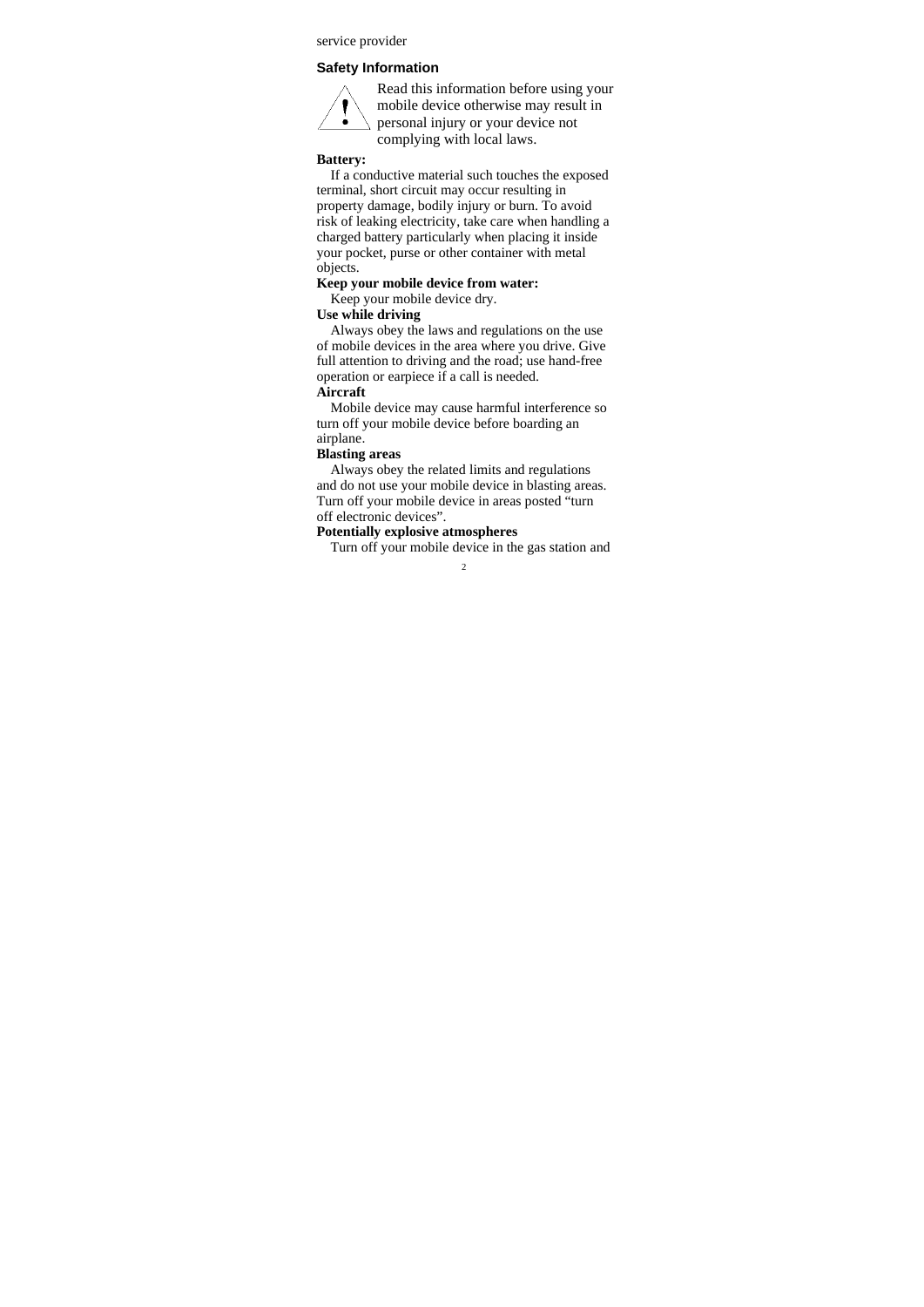areas near fuel and chemical containers. Turn off your mobile device in areas posted "turn off electronic devices".

# **Medical devices**

Turn off your mobile device whenever instructed to do so by posted signs near some medical equipment. Mobile device may interfere with pacemakers, hearing aids and some other medical transplanting equipment. Do not put your mobile device near pacemakers nor carry in the breast pocket.

# **Accessories and battery**

Use the accessories, batteries and chargers approved by manufacturer. Use of batteries not approved by manufacturer may cause injury. **Emergency calls** 

Turn on your phone and keep it in service areas, dial emergency phone numbers and then press send key to make a call.

# **When losing your phone**

To avoid any economy damage, please inform the Tele-communication Company or agencies to lock your SIM card when you lost your phone. When you inform the telecom company or agencies to lock your SIM card they need to know the IMEI No. of your phone, which you can find printed on the label on the back of your phone when taking off the battery. Please backup this number for future need

For safety consideration, you can make preventative measures such as set PIN Code for your SIM card to prevent other persons using your SIM card without your permission.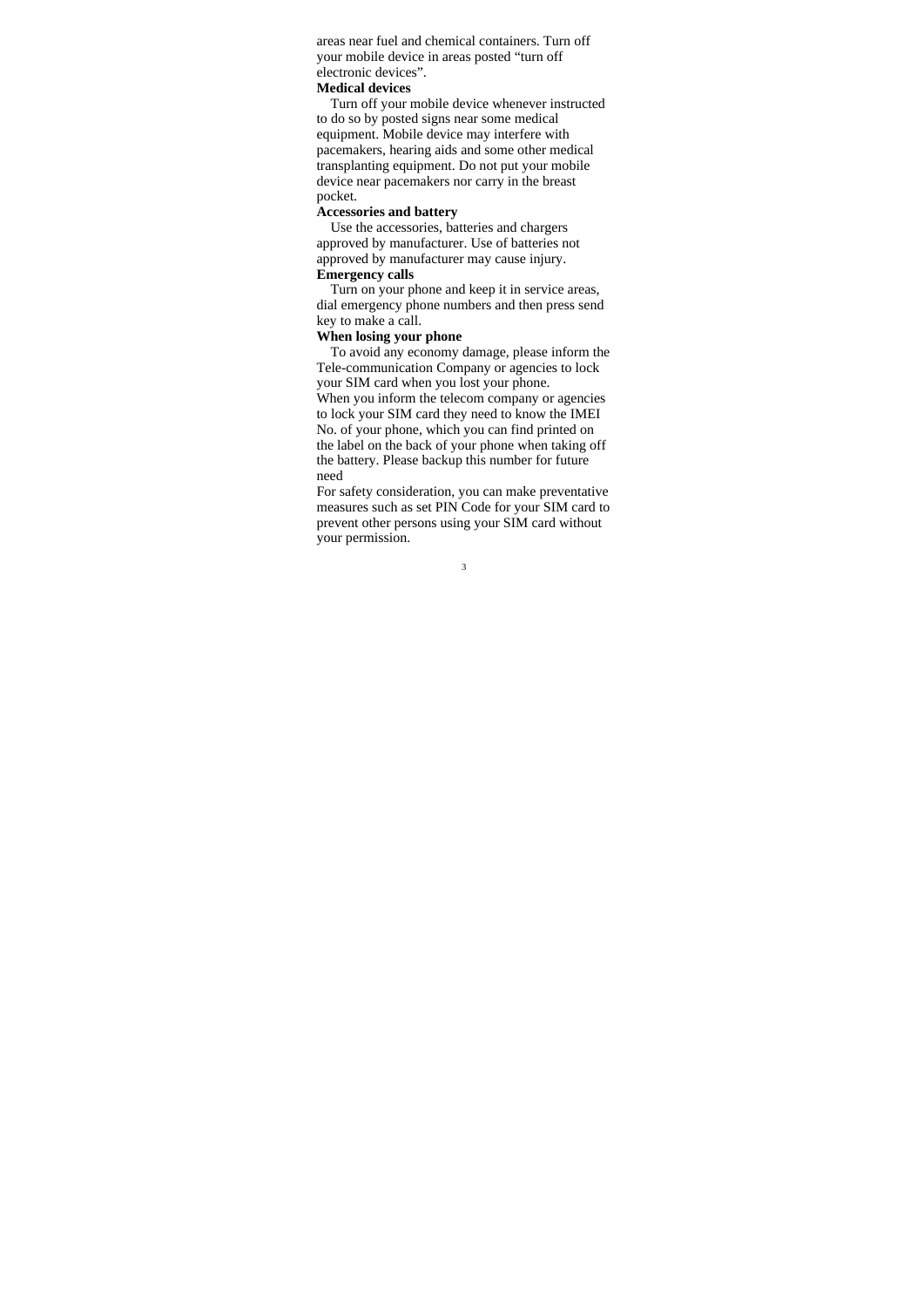# **Keep away from children**

Keep the phone, battery and charger away from children to avoid any personal injury.

**Use and Care** 

**To care for this mobile device, keep it away from:** 

#### **Any kind of fluid**  (O

Keep the device away from water, rain, humidity, sweat or other moisture.



oven.

2000

**Extreme heat or cold**  Avoid the temperature below -10  $\mathrm{C}/14 \mathrm{F}$  or above  $45^{\circ}$ C/113 $^{\circ}$ F.



Don't try to dry your phone in a microwave

# **Dust and dirt**

Don't expose your phone to dust, dirt, sand, food or other inappropriate materials.

#### **Cleaning solutions**  মি )

Use only a dry soft cloth to clean your phone. Don't use alcohol or other cleaning solutions.

4



**Ground** 

Don't drop your phone.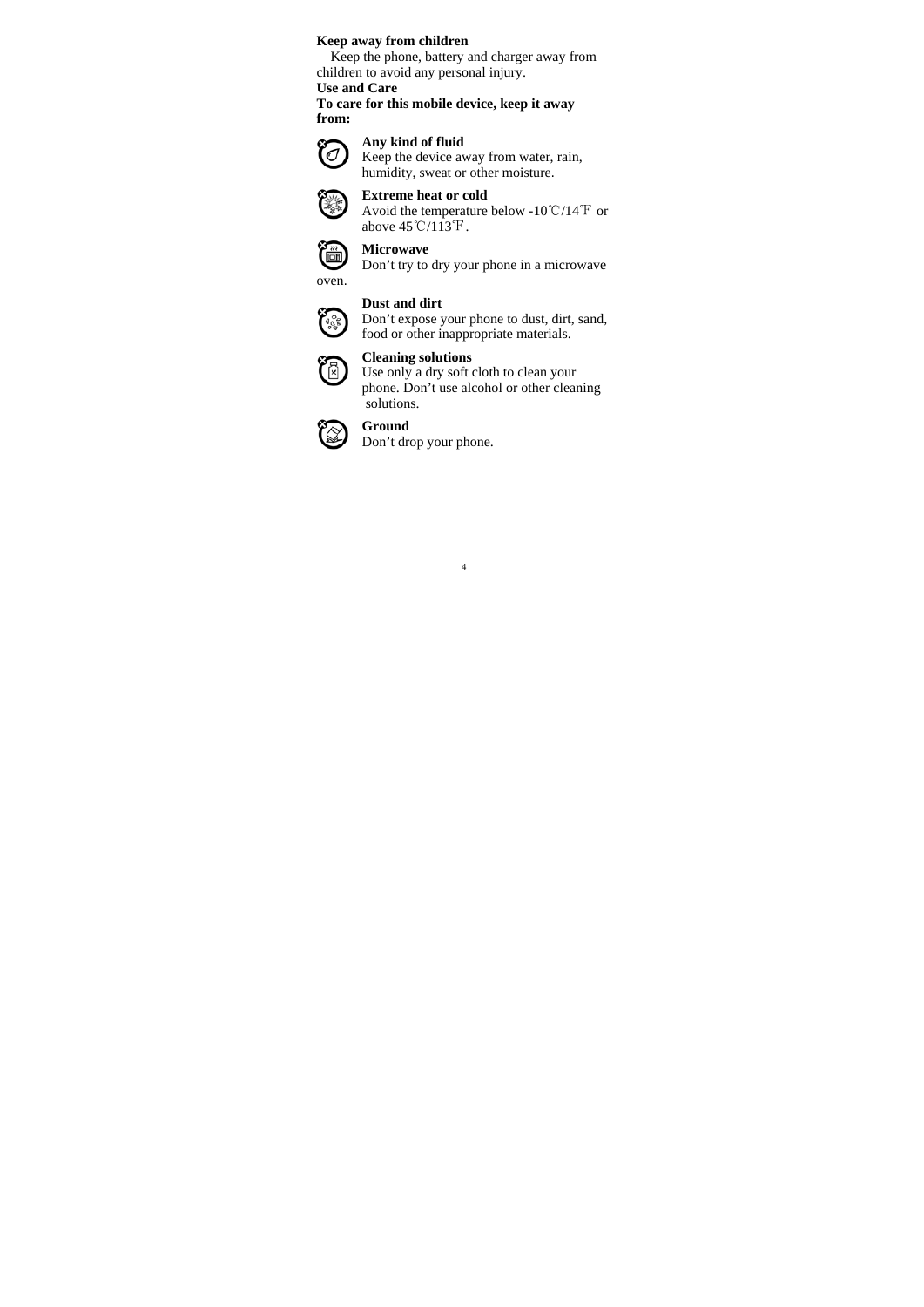# **Chapter 0 - Skills Introduction**

# **0.1 Finger gestures**

**Tap** When you want to type using the keyboard, select items onscreen such as application and settings icons, or press onscreen buttons, simply tap them with your finger.

**Press and hold**<br>
To open the available options for an item (e.g. contact or link in a web page),<br> **Swipe or slide**<br> **Swipe or slide** 

To swipe or slide means to quickly drag your finger vertically or horizontally across the screen or optical trackball.

**Drag**

Press and hold your finger with some pressure before you start to drag. While dragging, do not release your finger until you have reached the target position. **Flick**

Flicking the screen is similar to swiping, except that you need to swipe your finger in light, quicker strokes. This finger gesture is always in a vertical direction, such as when flicking the contacts or message list.

# **Rotate**

For most screens, you can automatically change the screen orientation from<br>portrait to landscape by turning the phone sideways. When entering text, you<br>can turn the phone sideways to bring up a bigger keyboard. Refer to th

For some applications, like Photos or the web browser, you can "pinch" the screen using 2 fingers (for example, thumb and index fingers) to zoom in or zoom in or a web page.

**0.2 The SIM Card**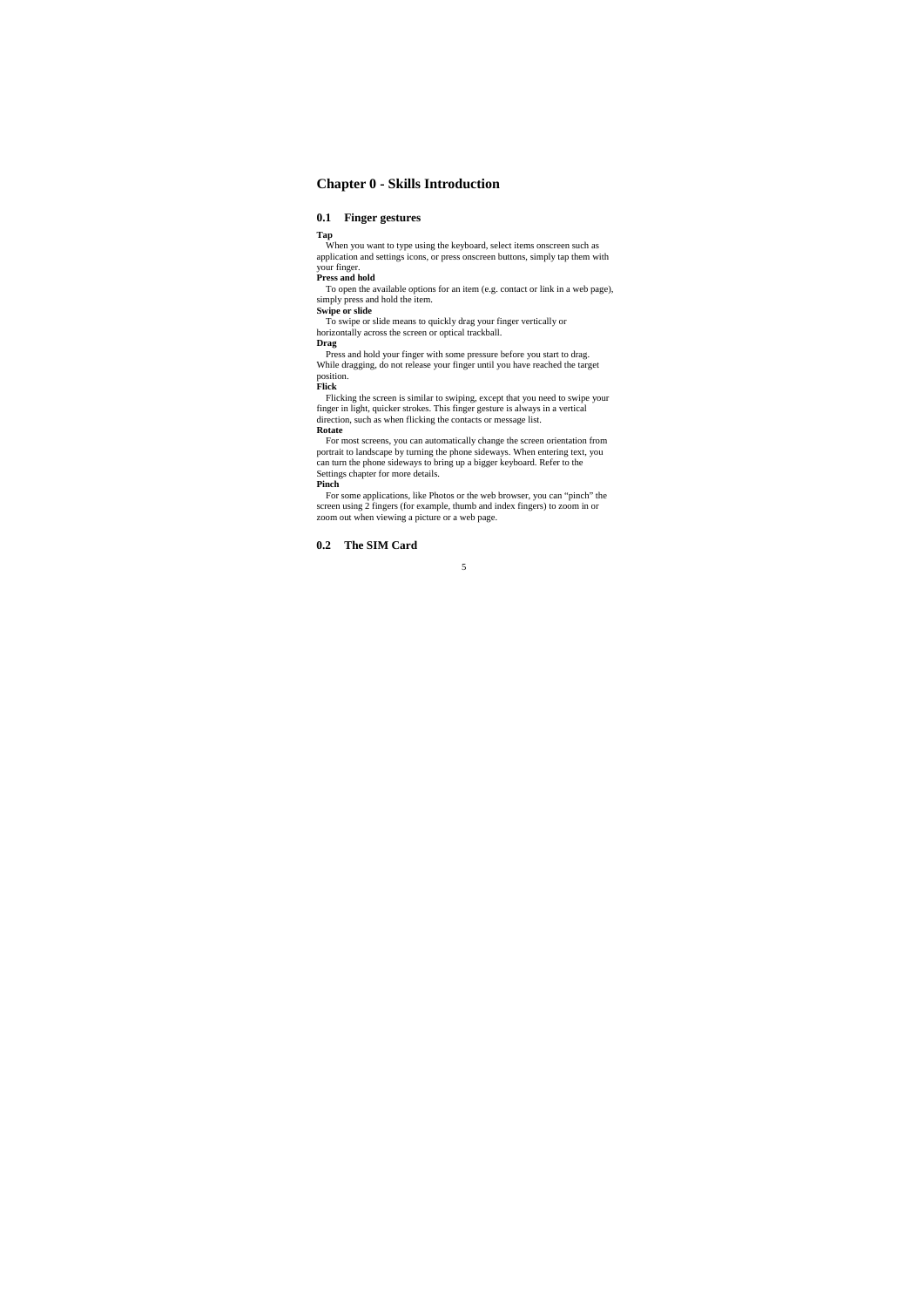

# **0.2.1 Installing the SIM card**

If you are given a SIM card to install, install it before setting up your

phone.<br>**IMPORTANT:** A SIM card is required to use cellular services when<br>connecting to GSM networks and some CDMA networks. Your phone that has been activated on a CDMA wireless network may also use a SIM card for<br>comecting to a GSM network, primarily for international roaming. Your<br>phone is subject to your wireless service provider's policies, which may<br>include r on the wireless network.

# **0.2.2 Entering your PIN**

If your SIM card is preset with a PIN (personal identification number), you will be prompted to enter the PIN to proceed. Enter the SIM PIN, and then tap

OK.<br>Most SIM cards are preset with a PIN (personal identification number) that<br>is provided by your mobile operator. When prompted, enter the preset PIN,<br>and then tap Enter. If you enter the wrong PIN three times, the SIM c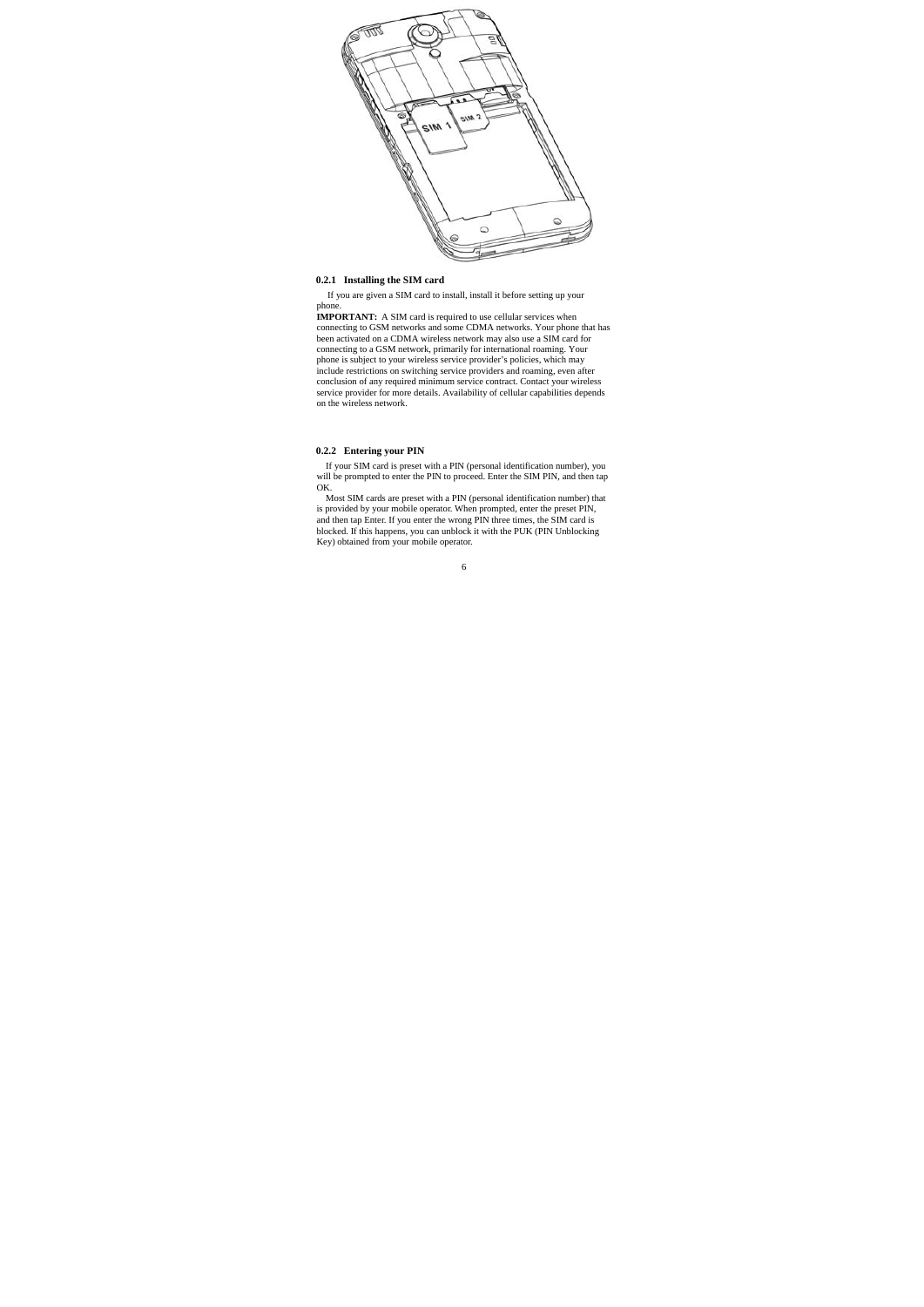### **0.3 Lock Screen & Home Screen**

The Lock screen can protect your phone against accidental touch to perform<br>the operation you don't want. In Lock screen, you can drag the circle ball at<br>the bottom of the phone screen onto the unlock icon to unlock and int screen.

Tips: Icons at the bottom of the screen gives you quick access to Phone history and Messages. You can drag the circle ball onto each icon to open them quickly.

#### **0.3.1 Main Home Screen**

The Home screen provides you with a weather clock that shows the time and weather of your current location.

Tap the respective item to open the associated application. The Home screen<br>also lets you add the items you want and need on the Home screen. Add items<br>like application icons, shortcuts, folders, and widgets to give you in

#### **0.3.2 Extended Home screen**

The Home screen extends beyond the screen width to provide more space for adding icons, widgets, and more. There are 9 additional screens apart from the main Home screen.

#### **0.4 Home Screen Setting**

# **0.4.1 Changing wallpaper**

To changing your wallpaper, you can follow the information below: 1. Press and hold the blank place on one main screen, there will be a selection box.

2. Select wallpaper from **Gallery/Live wallpaper/Wallpapers.**  3. If you want change wallpaper to a photo, tap Gallery to select a photo that you have taken using the camera or copied to your storage card. Crop the photo and then tap Save.

4. Tap Wallpaper to choose from preset wallpapers and then tap Set wallpaper.

#### **0.4.2 Adding a widget to Home screen**

A wide selection of widgets is available for you to choose from, such as Calendar, Music, Photo Album, Friend Stream, and more. 1. Enter the main menu and slide to the right. Slide left and right to seek for

the proper widget.

2. Press and hold the widget to move to the main screen to you want to put it in.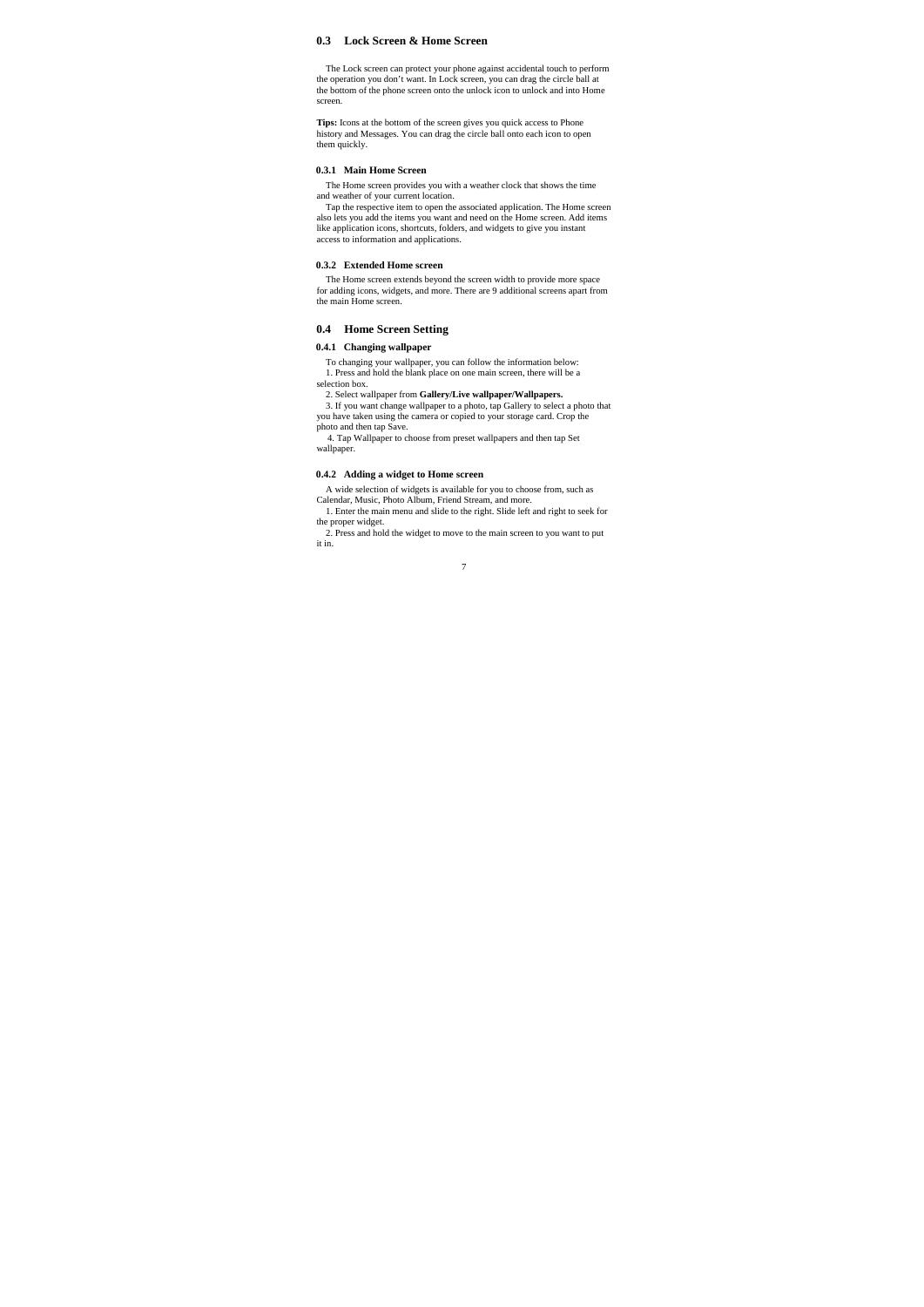#### **0.4.3 Adding application icons and other shortcuts on Home screen**

Place application icons on your Home screen to open applications quicker. You can also add shortcuts to settings and specific information such as a bookmarked webpage, someone's phone number, a music playlist, route directions, and many other items, to your Home screen. The shortcuts

available depend on the applications that are installed on your phone. 1. Enter the main menu and slide left and right to seek for the proper widget and shortcuts.

2. Press and hold on the widget or shortcut to move to the part of the Home screen where there's space to add a new shortcut. 3. To add an application icon, tap Program and then select an application.

**Tips:** To add an application icon on the Home screen, enter All Programs, and then press and hold an application icon. Without lifting your finger, drag the icon to an empty area on the Home screen, and then release it.

#### **0.4.4 Adding folders on your Home screen**

Use folders to group related applications and other shortcuts to keep your Home screen tidy and organized. You can also add information folders that show up-to-date information such as Bluetooth received files, your Facebook phonebook, and more.

**0.4.4.1 Creating a new folder and adding items to it** 

1. Press and hold an application icon or a shortcut that you want to move to another icon to create a new folder. The phone then vibrates. Don't lift your finger.

2. Simply tap the folder to open it so you can access the applications and shortcuts inside the folder.

**0.4.4.2 Rename a folder** 

Do the follows you can rename a folder: Tap the folder to open it, tap at the bottom of the folder. Enter a new folder name and then tap OK.

#### **0.4.5 Rearranging or removing widgets and icons**

Rearrange the widgets and icons on your Home screen to give room for adding more items to the Home screen. You can also remove widgets and icons that you don't frequently use.

**0.4.5.1 Moving a widget or icon** 

1. Press and hold the widget or icon you want to move. The phone vibrates and you'll see a blue box around the widget or icon. Don't release your finger.<br>2. Drag the widget or icon to a new location on the screen. Pause at

or right edge of the screen to drag the widget or icon onto another Home

screen panel. 3. When the widget or icon is where you want it, release your finger. If you've released your finger but a message shows that there's no space to place the widget or icon, drag it right or left again to another Home screen panel. **0.4.5.2 Removing a widget or icon** 

1. Press and hold the widget or icon you want to remove. The phone vibrates and you'll see a cross on the top of the screen. Don't release your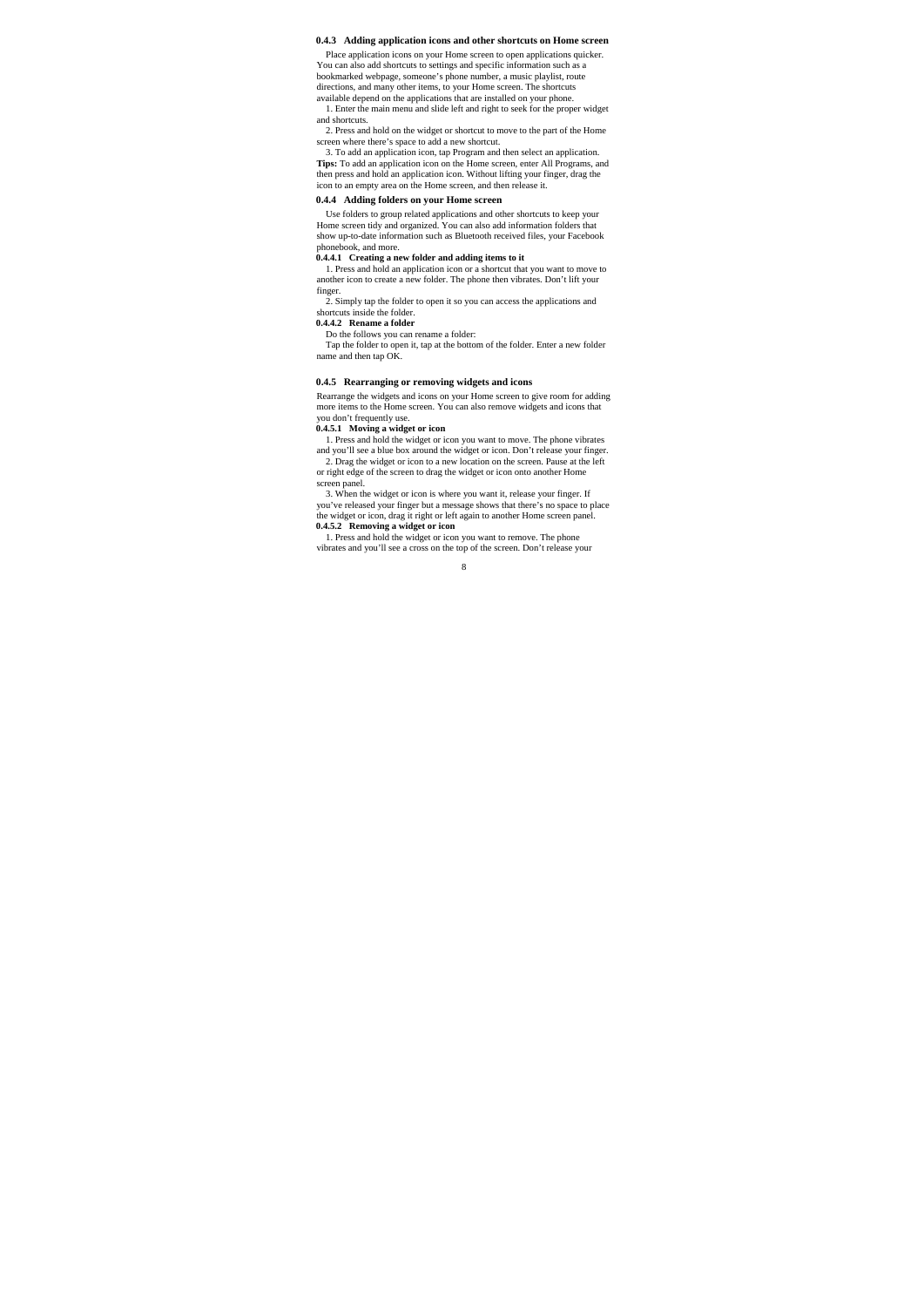finger.

2. Drag the widget or icon to the top of the phone. The Phone button then changes into the Remove button and turns red. 3. When the widget or icon also turns red, release your finger.

**0.5 Checking notifications** 

Notification icons on the status bar report the arrival of new messages, calendar events, alarms set and ongoing settings such as when call forwarding is on or the current call status. You can open the Notifications panel to open the message, reminder, or event notification and see the mobile operator name.

#### **0.5.1 Opening the Notifications panel**

When new notification icons displays in the status bar, press and hold the<br>status bar, then slide your finger downward to open the Notifications panel.<br>If you have several notifications, you can scroll down the screen to v notifications.

#### **0.5.2 Closing the Notifications panel**

Simply move your finger to the bottom of the screen and slide your finger up.

#### **0.6 Adjusting the ringer volume**

Press the VOLUME UP or VOLUME DOWN buttons on the left panel of the phone to adjust the ringer volume to your desired level. The Ringer volume window appears on the screen to display the volume levels.

#### **0.7 Connecting your phone to a computer**

**0.7.1 Charge only** 

When you connect your phone to computer the default is the charge mode. **0.7.2 Disk drive** 

Disk drive mode is available only when you have installed a microSD card on your phone.

When your phone is connected to the computer, open the notification panel (see 0.6.1 Opening the Notification panel) and tap USB connected to open USB Mass Storage page, tap Turn on USB storage. Select this mode when you want to use your storage card as a USB thumb

drive, and copy files between your phone's storage card and your computer. When Disk Drive mode is enabled while your phone is connected to the computer, you will not be able to run applications that use the storage card, such as Music or Photos.

**0.7.3 Copying files to and from the storage card**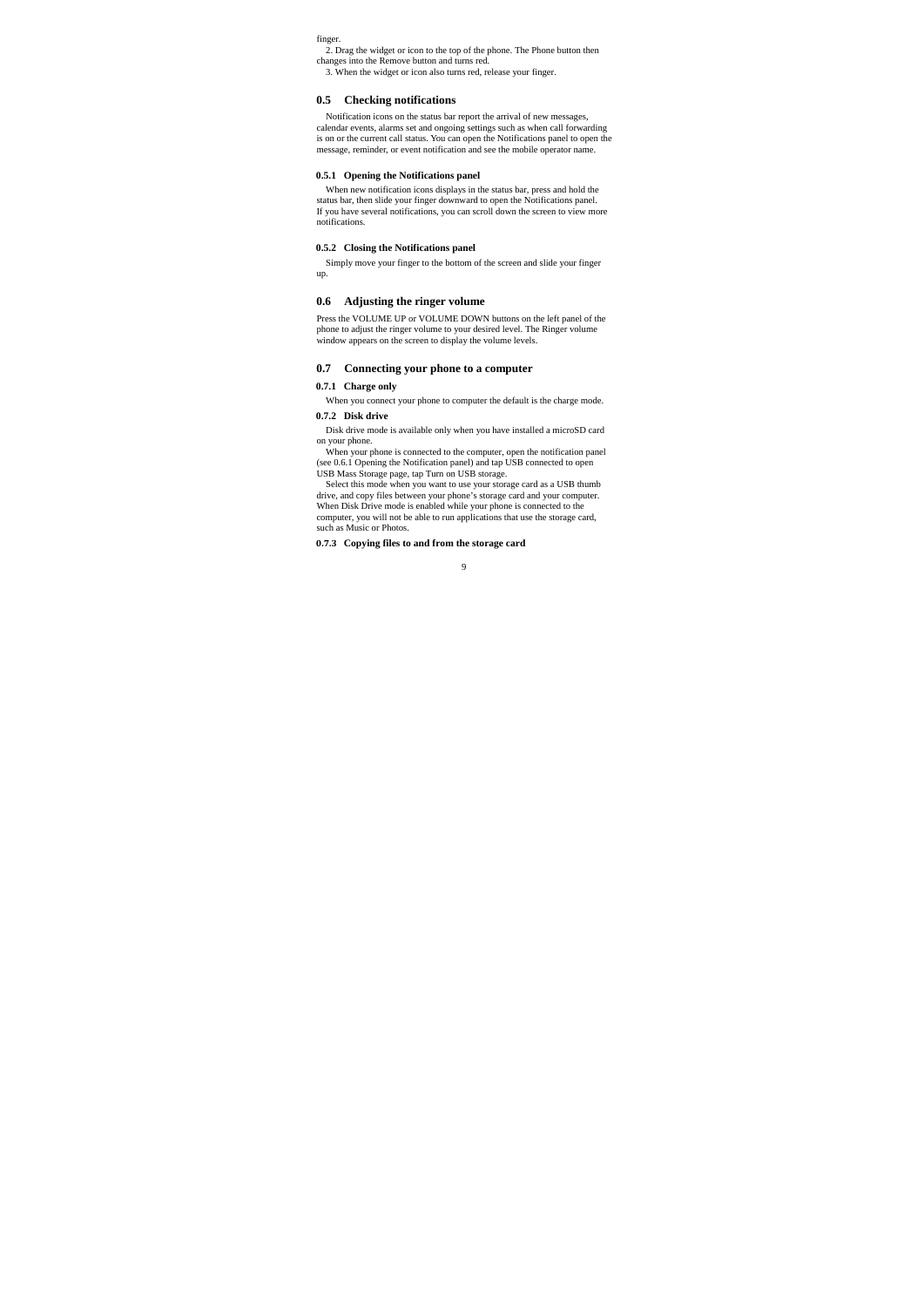1. Connect the phone to your computer using the supplied USB cable.

2. Turn on USB storage. 3. On your computer, the connected phone is recognized as a removable

disk. Navigate to this removable disk and open it. 4. Do one of the following:

Copy the files from the computer to the phone's storage card's root folder. Copy the files from the phone's storage card to a folder in your computer or

computer desktop. 5. After copying the files, unmount the removable disk (that is, the

connected phone) as required by your computer's operating system to safely remove your phone.

# **0.7.4 Disconnect the phone from the computer.**

If you want to keep the phone connected to the computer but don't want the phone access the storage card, open the Notifications panel, tap Turn off USB storage.

### **Chapter 1 - Phone**

### **1.1 Phone calls**

**1.1.1 Making a call** 

There are several convenient methods to make a call from your phone. **1.1.1.1 Calling using the Dialer** 

You can tap phone button at the bottom of the screen to enter the dialer screen. In **Dialer**, when you input some number, you have two ways to select make a call.

1. Directly press call on the keyboard, and then choose which SIM card you want to use.

2. You can slide to the right to choose the number in your call history.

**Note:** If you only one SIM card inserted, you can't use another SIM card to make a call. When one SIM card is a call, another is temporarily unavailable.

**1.1.1.2 Calling a phone number in a text message**<br>While viewing a text message, you can place a call to a number that is in the body of the message.

1. Tap the message with the phone number.

2. On the **Select action** screen, tap the number you want to call. 3. The dialer screen then opens, with the phone number automatically filled

in and ready to be dialed. To place the call, press call and select **SIM 1** or **SIM 2** by yourself. **1.1.1.3 Calling a phone number in contacts** 

Enter contacts list and select a contacts. In the contact information details screen, tap call button behind the number you want to call. **1.1.1.4 Making an Emergency Call** 

 $\mathbf{t}$ 

On the Phone screen, dial the international emergency number for your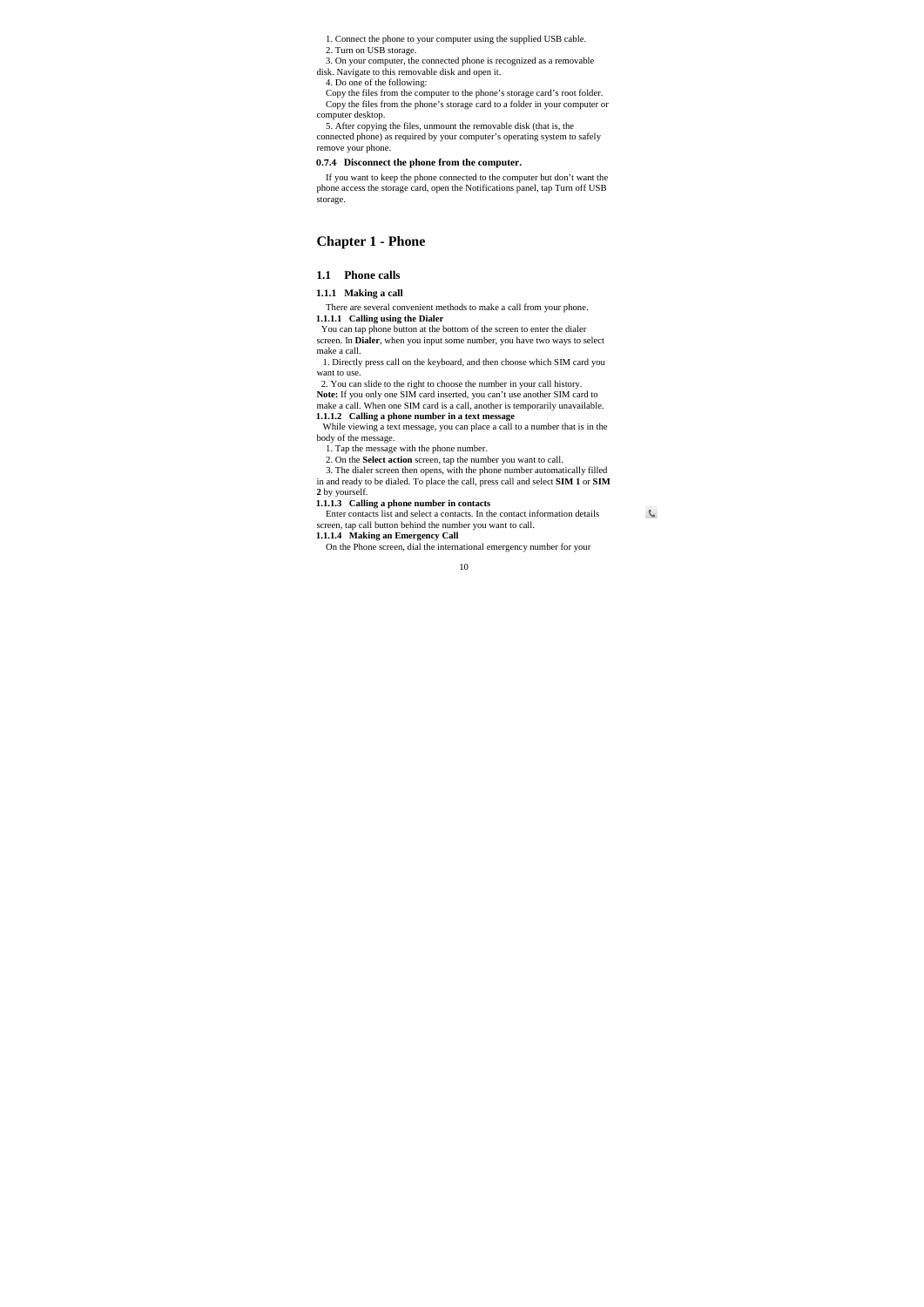locale (for example, 911), and then tap **Call**.

If your phone is locked with a passcode, you may still be able to make an emergency call: On the Enter Passcode screen, tap Emergency Call, then enter the emergency number and tap the red button.

#### **1.1.2 Answering or Rejecting a Call**

When you receive a phone call from a contact, the Incoming call screen appears and displays the caller ID icon, name, and phone number of the calling party. When you receive a phone call from someone who is not stored in Contacts, only the default caller ID icon and phone number appear on the

# Incoming call screen. **1.1.2.1 Answering an incoming call**

Slide across the screen to answer incoming call. **1.1.2.2 Rejecting an incoming call** 

Slide the end call to reject.<br> **1.1.2.3 Muting the ringing sound**<br>
To mute the ring without rejecting the call, press the VOLUME UP /<br>
VOLUME DOWN button or Power button. You can also mute the ring with press Menu and then tap Mute.

#### **1.1.3 Using In-call Options**

When a call is in progress, you can go through the operation of key options. Tap the available buttons to put a call on hold, dial another contact for a phone conference, mute the phone microphone, and more.

**Note:** When the phone is dialing, only the **End call** and **Speaker on** buttons

# are available. **1.1.3.1 Muting the microphone during a call**

Tap **Mute** to switch between turning the microphone on or off. When the microphone is turned off, the Mute icon appears in the status bar. **1.1.3.2 Putting a call on hold** 

Tap Hold to put the call on hold. When you put a call on hold, the hold call<br>icon appears in the status bar. Then tap **Unhold** to resume the call.<br>1.1.3.3 Turning the speakerphone on or off<br>When you are on a call, tap Spe

speakerphone on or off. The speakerphone icon appears in the status bar when

the speakerphone is on.<br>**Warning!** To avoid damage to your hearing, do not hold your phone against<br>your ear when the loudspeaker is turned on.

# **1.1.4 Ending a call**

Do one of the following to end the call:

**•** Tap **End call**.

**•** If you are using the provided wired headset, press and hold the button to end the call.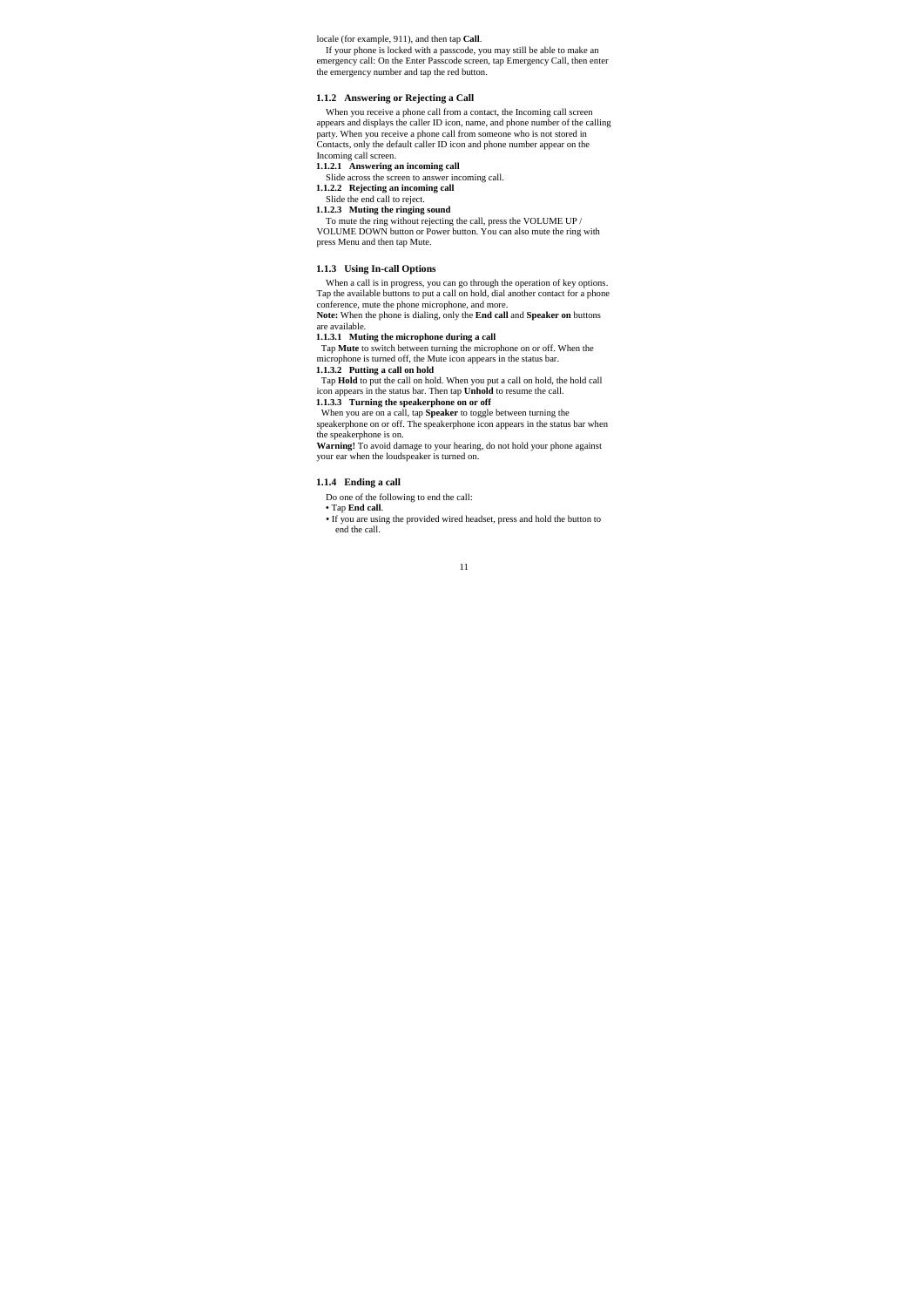# **1.2 Using Call Log**

When you miss a call, the missed call icon **a** appears in the title bar. Use the **Call log** tab of the Contacts screen to check who the caller was or view all your dialed numbers and received calls.

# **1.2.1 Using the Call log tab**

Enter the dial number and slide to the right to the call log.

At the Call log tab, you can do one of the following:<br>
1. Tap the name or number in the list to have a call.<br>
2. Tap a name or number in the list to have a call.<br>
2. Tap a name or number in the list to display the options contacts list), edit number before call, send text message, or remove from call log.

# **1.3 Adjusting Phone Settings**

You can adjust the phone settings of your phone such as your voice mail number, or enable additional call services from your wireless service provider.<br>To open the dial pad, press MENU, and then tap Settings > Call settings,<br>meanwhile you must select SIM1 or SIM2.

| <b>Options</b>                            | <b>Description</b>                                                                                                                                       |
|-------------------------------------------|----------------------------------------------------------------------------------------------------------------------------------------------------------|
| <b>Dialing</b><br>Fixed<br><b>Numbers</b> | Restrict outgoing calls to a fixed set of numbers. To enable<br>this feature you must know your SIM card's PIN 2 code.                                   |
| <b>Voicemail</b>                          | Specify another voicemail number aside from the voice<br>mail number on your SIM card.                                                                   |
| <b>Call forwarding</b>                    | Select how you want your phone to handle busy,<br>unanswered, and unreachable.<br>You can also set the call forwarding option for all<br>incoming calls. |
| <b>Call barring</b>                       | Choose barring outing or barring incoming, You need<br>apply this function from your network operators.                                                  |
| Additional<br>call<br>settings            | Enable or disable operator services such as caller ID and<br>call waiting.                                                                               |

# **1.4 Turning the Phone Function On and Off**

You can do the follows to enabling or disabling Airplane mode: 1. Press HOME> MENU, then tap System Settings >more.><br>Wireless&networks, Select the Airplane mode check box to enable or disable<br>Airplane mode. When **FS** enabled, the Airplane mode icon displays in the

status bar.

2. Long press Power and then tap Airplane mode. 3. At the top of Notification number, you can tap the Airplane mode

shortcut to turn on or turn off the Airplane mode.<br>**Tips:** When you disable Airplane Mode, the phone function is turned back on<br>and the previous state of Bluetooth and Wi-Fi is restored.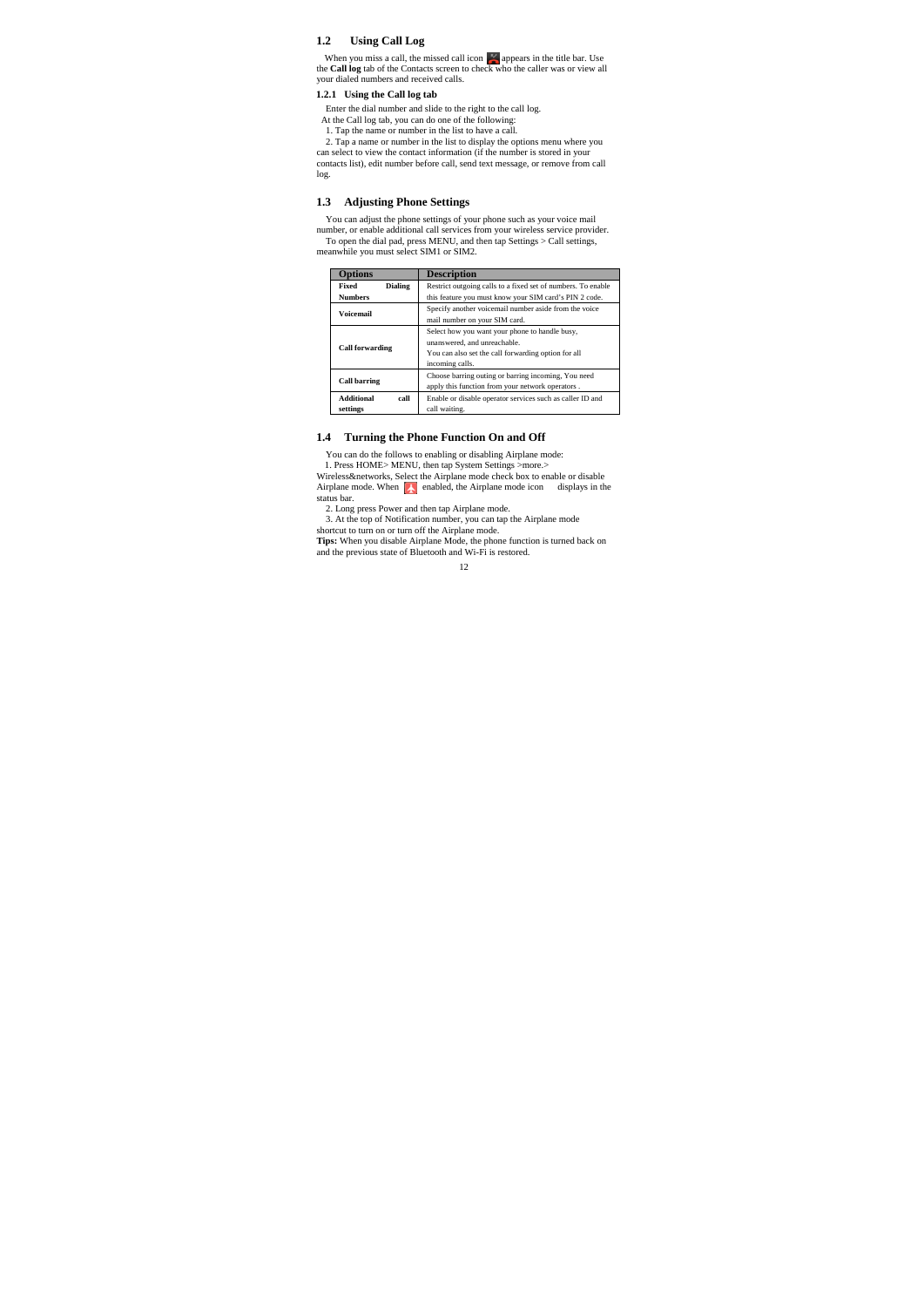# **Chapter 2 - Contacts**

# **2.1 About Contacts**

In **Contacts**, you can easily manage your communications with contacts via<br>phone, messaging, and email. If you are synchronizing contacts with your<br>Google account, with your PC tools, any contacts stored in those accounts displayed in contacts.

## **2.2 Contacts List**

### **2.2.1 Add a new contact**

1. On the contacts list screen, press the  $\frac{1}{2}$  button, then tap Create contact. 2. Enter the contact information in the fields provided. 3. Scroll to the bottom of the screen and tap Save.

### **2.2.2 To search for a contact**

You can press<br>  $\blacksquare$  button to enter search, there is a search bar on the top of<br>
contact sits screen, enter the first few letters of the first or last name of the<br>
contact you are esarching, matching contacts are displa tapping to hide the on screen keyboard.

### **2.2.3 Delete contact**

On the contacts list screen, press Menu, and then tap Delete contact. On the Delete screen, you can operate Multiple choice, or Mark all.<br>Warning: This operation will delete contact, please be careful.

# **2.2.4 Display options**

The function help you to display customize options, including default and

Gmail account display option.<br>Tips: After synchronizing contacts with your Google account, add the contact<br>to the phone, you must select "All Other Contacts" item in Gmail account<br>display option, the contacts will displaye

#### **2.2.5 Import/Export**

Start the phone will automatically import SIM1 and SIM2 card contacts;

you can cancel it in "Display options". 1. On the contacts list screen, press MENU, and then tap **Import/Export**. 2. You can select copy contacts from following items: Phone, SIM1 card,

13 SIM2 card and SD card, then tap Next. 3. Select copy contact to you want and tap Next, then select the contact(s)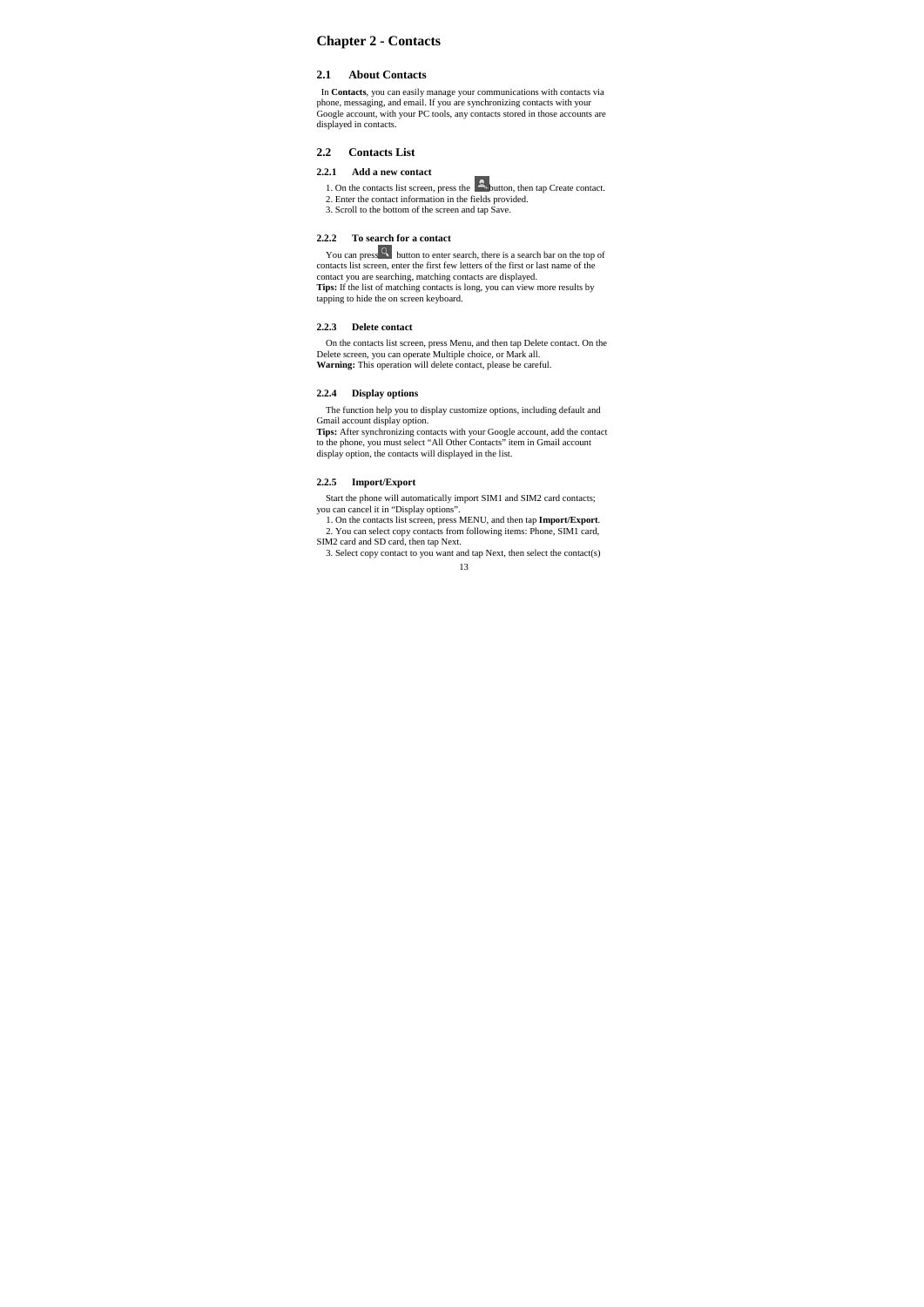you want and tap Copy.

### **2.2.6 Edit contact**

On the contacts list screen, tap a contact for details and then tap **Menu-Edit**.

#### **2.2.7 Set default number**

If the contacts contain more than one number item, you can set any to default number. On the contacts details screen, press and hold the number not default, then tap Make default number.

#### **2.2.8 Set Ringtone**

You can set different ringtone to different contact. In the contact detail screen, press MENU and tap Set ringtone, you can change ringtone to your will.

# **2.2.9 Groups**

You can create different groups, add saved in the phone contacts to the group, and set personalized items. Press  $\stackrel{4}{\leq}$  to create new group. Long press a group you created you can operate the Groups by the pop-up ite

# **Chapter 3 - Messaging**

# **3.1 Using Message**

Message lets you compose and send text (SMS) and multimedia messages (MMS) to other mobile phones.

#### **3.1.1 Creating and sending SMS and MMS messages**

You can compose text (SMS) messages of up to 160 characters. If you<br>continue to type after the limit is reached, your message will be delivered as<br>one, but count as more than one message. These are called concatenated

messages. Multimedia messages, also known as MMS, can contain text and a picture, a recorded voice, an audio or video file, a picture slideshow.

# **3.1.2 To create and send a text message**

1. On the All Messages screen, tap create the compose screen opens.<br>2. Enter the phone number (the message recipient) in the **To** field. As you<br>enter the phone number, matching contacts will appear on the screen. Tap a<br>rec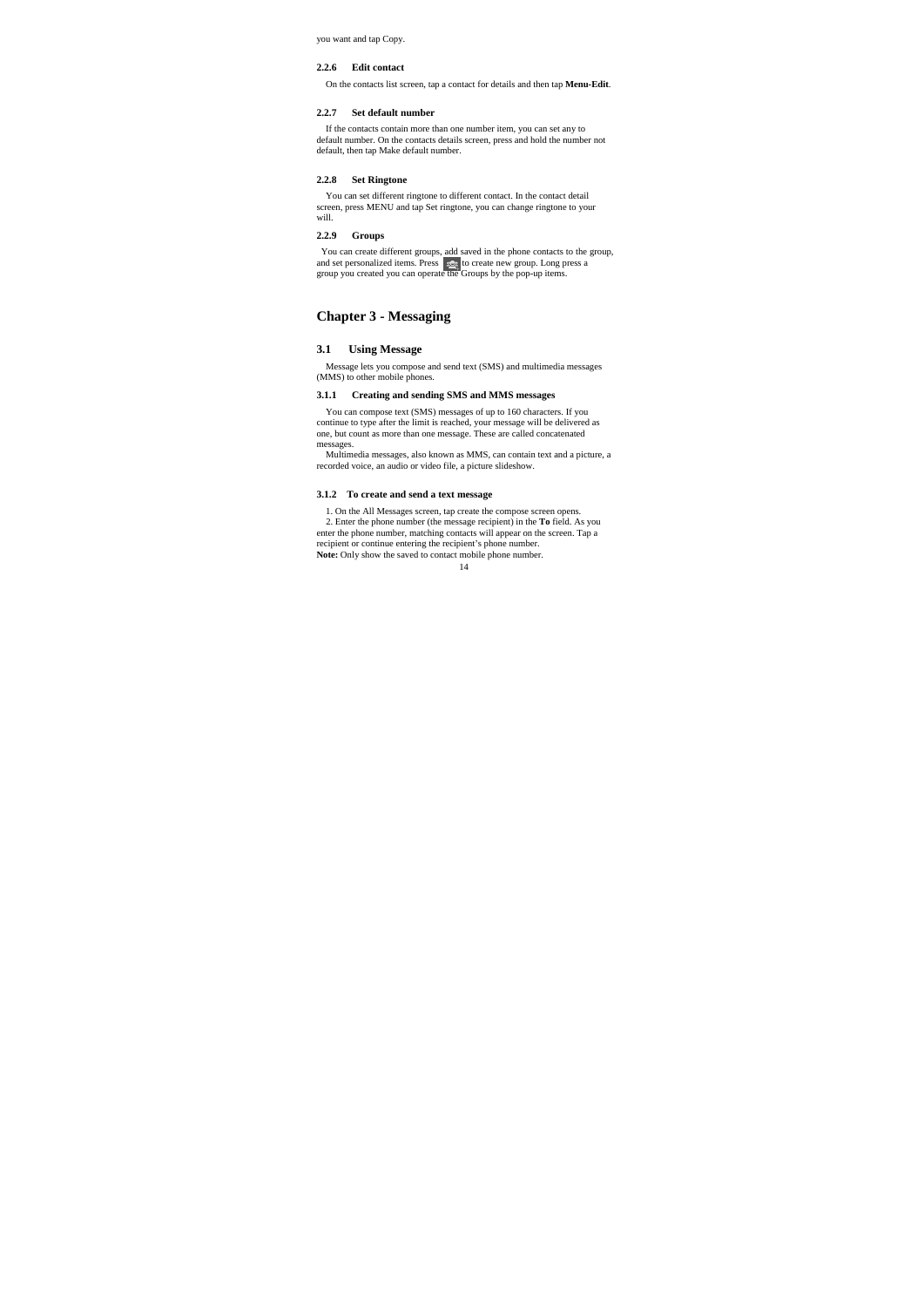3. Tap the text box that contains the text "Type message", and then start

composing your message.<br>**Note:** As you compose your message, a counter will appear in the top right<br>corner of the text box to tell you how many characters right now. Once you go over 160- character, a new message is created but automatically joined into one when received.

4. When done, tap **Send** to send the text message.

**Note:** To receive delivery reports and know when a text message is received, in the All threads screen, press MENU and then tap **Settings**. In the SMS settings section, select the **Delivery reports** check box.

#### **3.1.3 To create and send a multimedia (MMS) message**

**1.** On the **All threads** screen, tap create to open the Compose screen. **2.** Enter the mobile phone number or email address of your message

recipients in the **To** field. As you enter the phone number or email address, matching contacts will appear on the screen. Tap a recipient or continue entering the recipient's phone number or email address.

**3.** Tap the text box that contains the text "Type text message", and then start composing your message. **4.** Press "+" and then tap **Attach**.

**5.** On the Attach window, select from the following file attachments: **Pictures** Open the Albums application. Select a picture to attach it to your message.

**Videos** Open the Albums application. Select a video to attach it to your

message. **Audio** Open the Select music track screen. Tap an audio file to select, and then tap **OK** to attach the file into your message. The music file plays back when you tap it.

**Capture picture**. Open the Camera application. Take a picture of your subject, and then tap **Done** to attach it to your message.

**Capture video**. Open the Camcorder application. Shoot a video, and then tap **Done** to attach it to your message.

**Record audio** Open Voice Recorder. Tap the button to start recording your message, and then tap the button to stop.

**Slideshow** Open the Edit slideshow screen. Tap **Add slide** to create a new slide. Tap the created slide (for example, Slide 1), tap **Insert picture**, and then select the picture you want to add to the slide. You can also text box and enter a caption for the picture. When finished, tap **Done** to attach

the slideshow to your message.<br> **Tips:** When editing multiple slides, tap **the slight of the next slide or tap** 

to return to the previous slide.<br>While editing the slideshow, press MENU to let you preview the slideshow,<br>add music or video to a slide, remove a slide, and more.<br>6. When you are finished composing the multimedia message

**3.1.4 To save a message as a draft**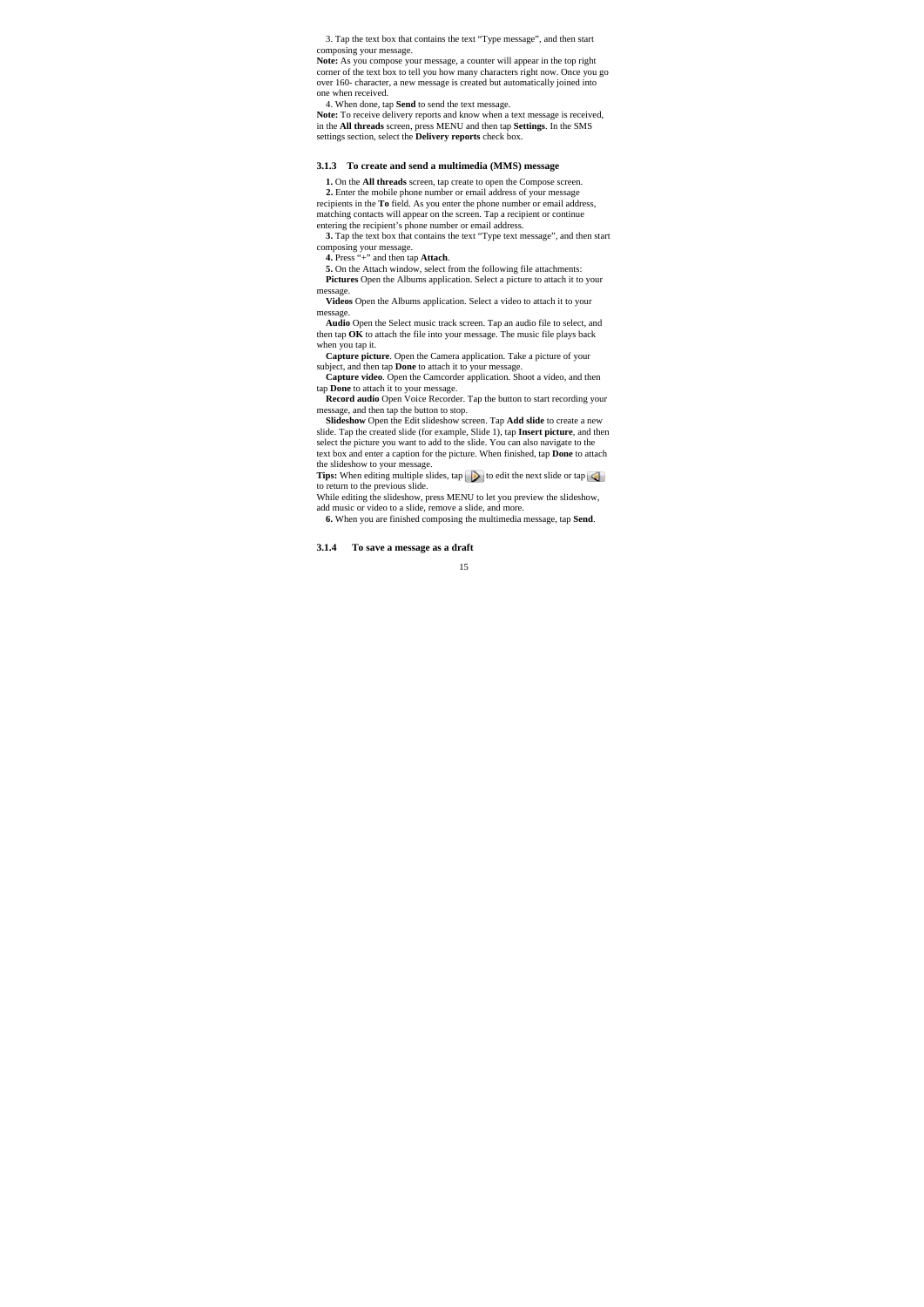While composing a text or multimedia message, press BACK to automatically save your message as a draft. To resume composing the message, tap the message in the All thread screen. Continue editing the message, and then tap **Send** to send it. **Note:** Only the message have a valid recipients will be saved as a draft.

#### **3.1.5 Receiving text and multimedia messages**

Depending on your notification settings, the phone will play a ring tone, vibrate, or display the message briefly in the status bar when you receive a new text or multimedia message.

# **3.1.6 To open and read a text message**

Press HOME, then press and hold the status bar, slide it down to open the Notifications panel. Tap the new message to open and read it. On the All threads screen, tap the text message or message thread to open and read it. To return to the All threads screen from a text message thread, press MENU and then tap **More -> All threads. Notes** • To view the details of a particular message, in the message threads,

press and hold the message to open the options menu, and then tap **View thread**.

• If a message contains a link to a web page, tap the link to let you open the link in Browser or add the URL as a bookmark.

• If a message contains a phone number, tap the message to open Dialer so you can call the number.

#### **3.1.7 To open and view a multimedia message**

1. On the All threads screen, tap a multimedia message or message thread to open it.

2. Tap the **Play** button at the top of a multimedia message to view it. **Tips:** You can save the file attachment on the multimedia message to the SD card. To save, press and hold the file and then tap **Copy attached to SD card** on the options menu. **Notes:** When **Auto-retrieve** in MMS settings is disabled, only the message

subject is downloaded. To download the entire message, tap the **Download** button at the right side of the message. Once the message has downloaded, tap the **Play** button to view the message.

**•** If you are concerned about the size of your data downloads, check the multimedia message size before you download it.

#### **3.2 Using Email**

**3.2.1 Adding a POP3/IMAP email account** 

If the account type you want to set up is not in the phone database, you will be asked to enter more details. It is recommended that you get all pertinent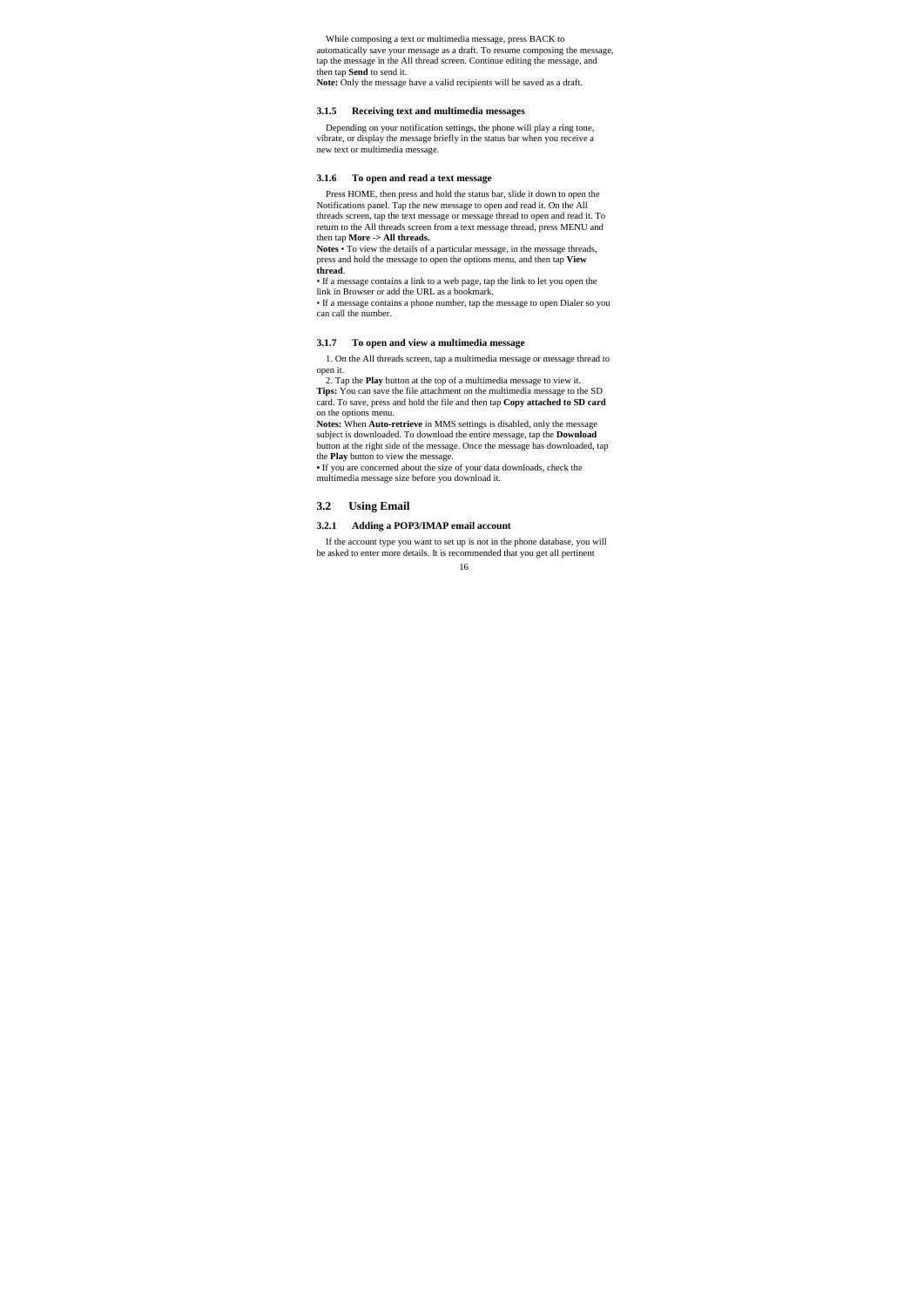information for the email account such as incoming/outgoing server settings before you proceed.

# **3.2.2 Composing and sending emails**

**1.** On the email account Inbox, tap **Compose.**<br> **2.** Enter the message recipient's email address in the **To** field. As you enter normation, matching contacts will appear on the screen. Tap the recipient or continue enteri

**3.** Enter the subject, and then compose your message. Tap **Send**. **Note:** Tap **Save as draft** to save the message as a draft, tap **Discard** will not save.

# **3.2.3 Viewing**

On the email account Inbox, tap the email you want to view. If the email added attachment, you can view all the attachment after download.

#### **3.2.4 Managing emails**

1. Press and hold one email, on the popup options screen, you can select Delete / Move to folder / Mark as read (unread).<br>2. On the email account Inbox screen, press Refresh, you can receive new

email in time.

3. On the email account Inbox screen, press Accounts, enter to all accounts screen

#### **3.2.5 Editing email account settings**

1. On the email account Inbox screen, press Menu -> Accounts. 2. Press and hold the account, on the popup option, select **Account** 

**Settings**.

| <b>Account settings</b>      | Change the email account settings such as General settings,<br>Notification settings and server settings. |
|------------------------------|-----------------------------------------------------------------------------------------------------------|
| <b>General settings</b>      | Set the account name, your name, Signature, email check<br>frequency, default email account.              |
| <b>Notification settings</b> | Set the email notification, select ringtone and vibrate.                                                  |
| <b>Server settings</b>       | Set incoming settings, outing settings.                                                                   |

3. Press BACK to save your changes.

# **3.2.6 Deleting an email account**

1. On the email account Inbox screen, press **Menu -> Accounts.**  2. On the accounts list screen, press and hold the account, on the popup option, select **Remove Account.**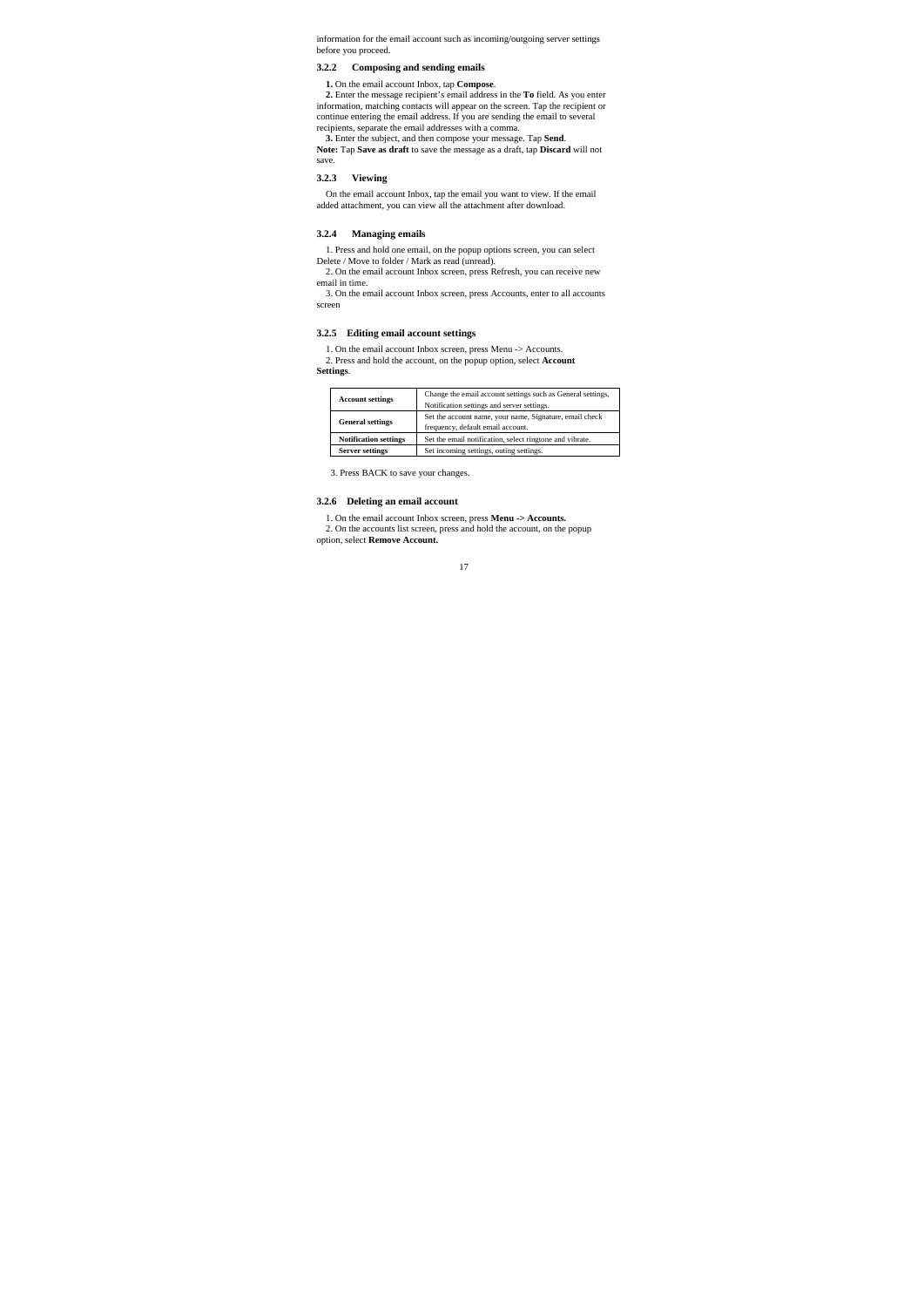# **Chapter 4 - Camera and Multimedia**

# **4.1 Photos**

All pictures or videos that you capture on your phone are stored on the storage card. Photos lets you view photos and videos on Phone, in your:<br> $Caplace = Caplace = Caplace$  Roll album—shots you took with the built-in camera, or save

from an email, text message, or webpage. 2. Photo Stream Album.

3. Photo Library and other albums synced from your computer.<br> **Share:** Send a photo or video in an Email, Messaging, Gmail, Bluetooth,<br>
Picasa. **Delete:** remove the selected photos. **Menu:** view **Details**, set as<br> **Contact** 

# **4.2 Camera**

The built-in camera lets you take both still photos and videos. Phone include a front camera for Face Time and self-portraits (in addition to the main camera on the back), and an LED flash.

**Tips:** All pictures or videos that you capture on your phone are stored on the storage card.

#### **4.2.1 Taking photos**

When you open Camera, the preview screen orientation will depend on how you are holding the phone.

1.Aim your object with the screen. 2.Touch the "shutter" button on the screen.

3.After taking, photos will save to the camera's galley folder with the name of taking time.

4.You can view the photos by touching the preview box button.

5.Camera settings

 You can touch the button of "set" in the interface of camera to do the settings

#### **4.2.2 Shooting videos**

When you open Camera, the preview screen orientation will depend on how you are holding the phone.

1. Aim your object with the screen.

2.Touch the "shutter" button on the screen.

3. After taking, videos will save to the camera's galley folder with the name of taking time.

- 
- 4.You can view the videos by touching the preview box button. 5.Video camera settings You can touch the button of "set" in the interface of camera to do the settings

# **4.2.3 Closing Camera**

On the Camera screen, press **HOME** or **BACK**.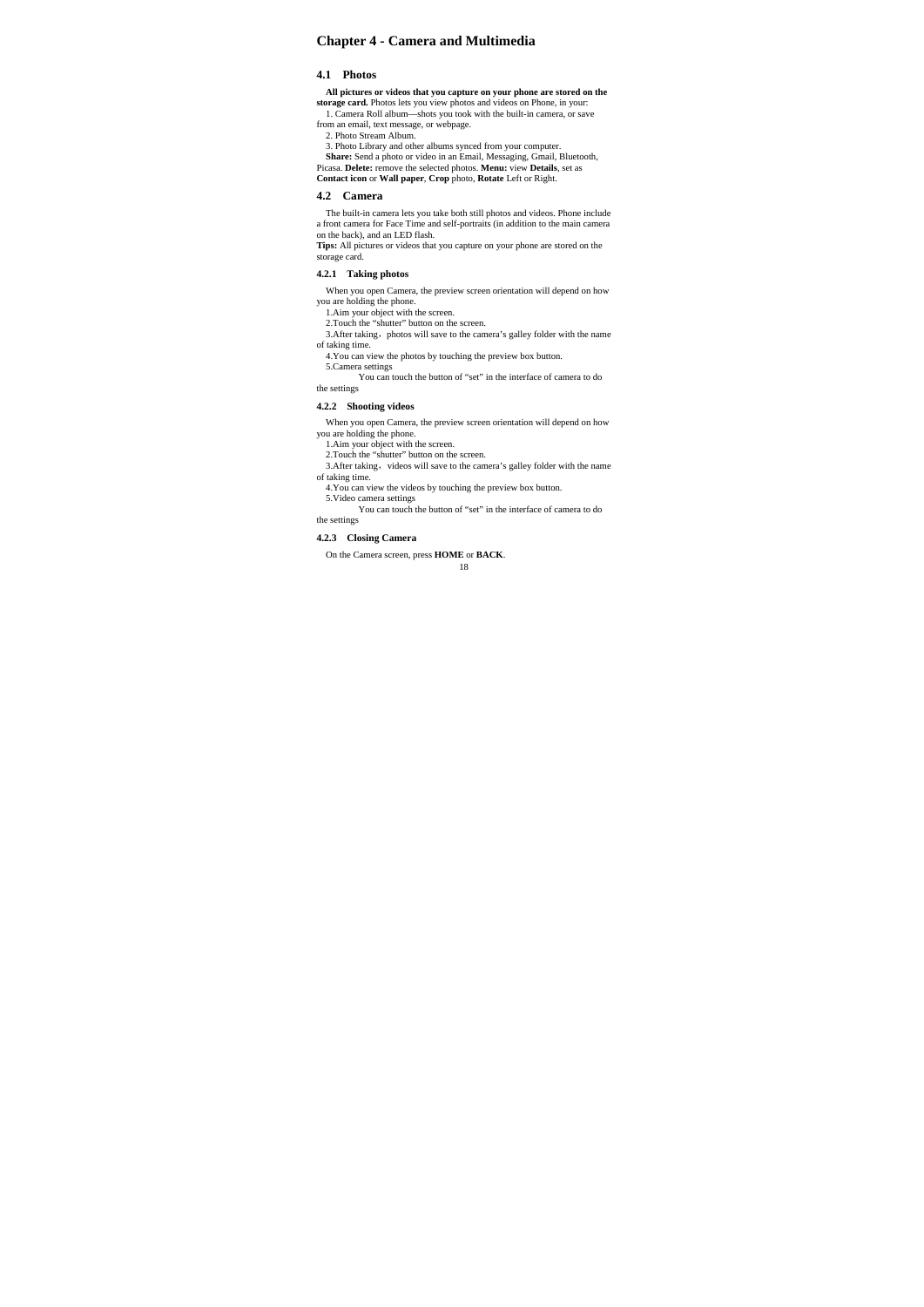#### **4.3 Music**

**All songs that you capture on your phone are stored on the storage card. Copying music into the storage card .As follows:**

1. Set the phone's storage card as a USB drive.

2. On the computer, navigate to the USB drive and open it. 3. Create a folder on the root folder of the storage card (for example,

Music).

4. Copy the music into the folder you have created. 5. After copying music, Unmount or eject the drive as required by your Computer's operating system to safely remove the phone.

6. Disconnect the phone from the computer.

**Tips:** You can also create and use folders to organize your music inside the Music folder you have created.

### **4.3.1 Play songs**

1. Artists: Displayed with artists' name; hold one, you can play, add to a playlist, delete, search.<br>2. Albums: Displayed with albums' name; hold one, you can play, add to

a playlist, delete, search.<br>3. Songs: Displayed with songs' name; hold one, you can play, add to a

playlist, delete, search, set as phone ringtone.

**4.** Playlists': hold one, you can play, edit.<br>**Tips:** Random party broadcast from play lists is random choice part of the songs.<br>song to play, "all random play" is random play album or list of all the songs.

# **Chapter 5 - Google apps**

#### **5.1 Signing In to Your Google Account**

Signing in to your Google Account lets you synchronize Gmail/Google Mail, Calendar, and Contacts between your phone and the web. You also need to sign into a Google Account to use Google Apps such as Google Talk<sup>TM</sup> and Android Market. When you turn on the phone for the first time, you are give

1. In the Setup accounts screen, tap Google account > Yes > Next. 2. Tap Sign in. Enter your user name and password, and then tap Sign in.

After signing in, all emails, contacts, and calendar events on your Google Account will automatically synchronize with your phone.<br>Note: Tap Create if you do not have a Google Account yet.<br>**Netrieving your Google Account p** 

If you forgot your Google Account password, you can retrieve it by doing the following:

1. On your computer, open your browser and go to http://google.com/accounts.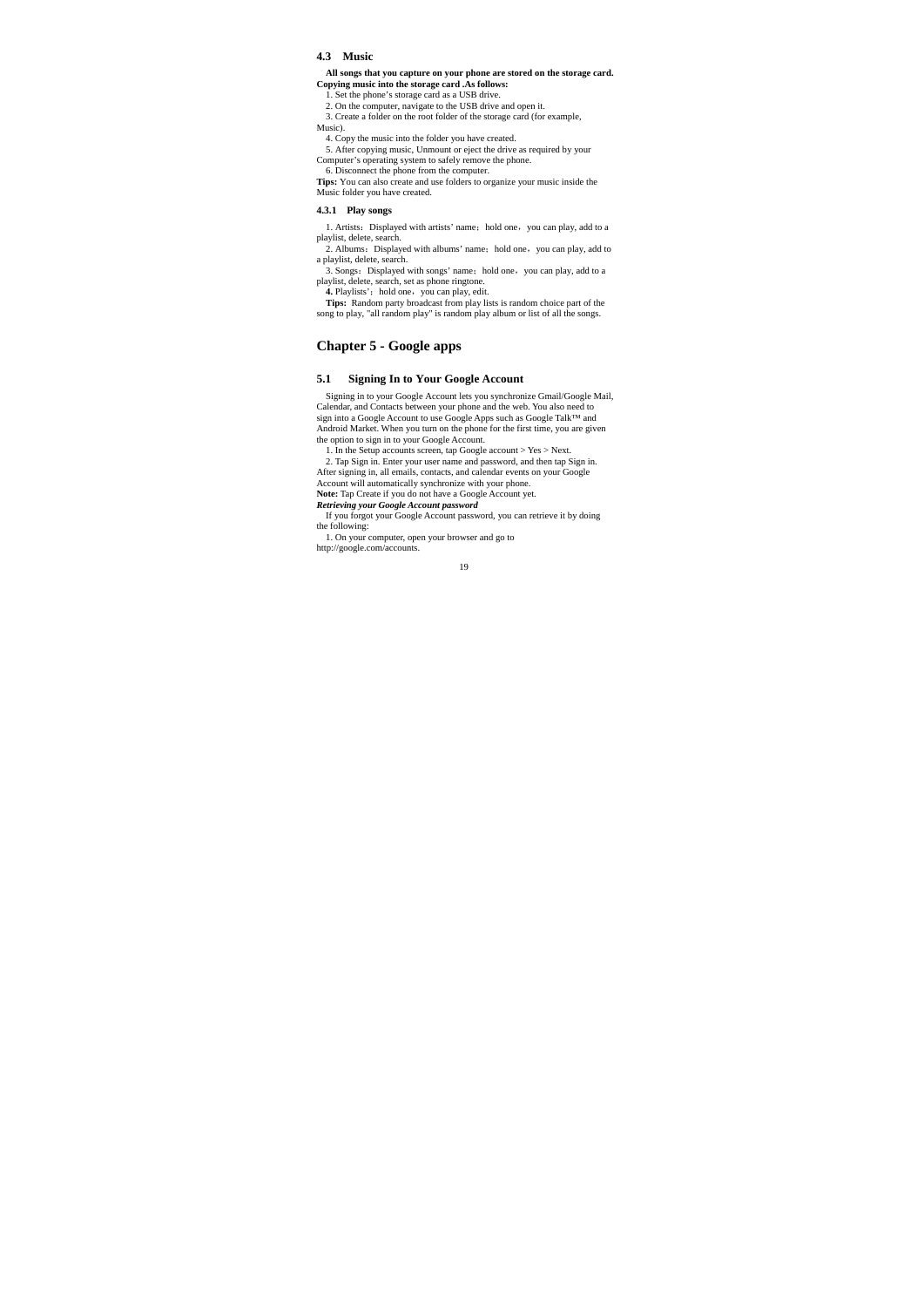2. On the right side of the page, click I cannot access my account.

3. In the Please select your issue section, select I forgot my password. 4. Click Reset your password now, and then follow the procedure on how to

recover your password.

# **Chapter 6 - Settings**

# **6.1 SIM management**

You can choose to use the SIM1 or SIM2, or both of them. If you insert one SIM card, just the one would be choice.

### **6.1.1 SIM Information**

Tap check box to choose enable or disable a SIM card, or tap a SIM card to change its information.

#### **6.1.2 Default SIM**

You could choose which the default SIM card is when you have a voice call, video card, sending a message or connection.

#### **6.1.3 General settings**

You could change roaming settings or associate contacts with a specific SIM.

#### **6.2 Wi-Fi**

Wi-Fi provides wireless Internet access over distances of up to 100 feet (100 meters). To use Wi-Fi on your phone, you need access to a wireless access

point or "hotspot".<br> **Note:** The availability and range of the Wi-Fi signal depends on the number, infrastructure, and other objects through which the signal passes.

**6.2.1 Turning Wi-Fi on and connecting to a wireless network <br><b>1.** Tap Settings > Wireless controls.<br>**2.** Select the Wi-Fi check box to turn Wi-Fi on. The phone will scan for available wireless networks.

**3.** Tap Wi-Fi settings. The network names and security settings (Open network or Secured with WEP) of detected Wi-Fi networks are displayed in

the Wi-Fi networks section. **4.** Tap a Wi-Fi network to connect. If you selected an open network, you will be automatically connected to the network. If you selected a network that is secured with WEP, enter the key and then tap **Connect.**

#### **6.2.2 Checking the wireless network status**

You can check the current wireless connection status from the following: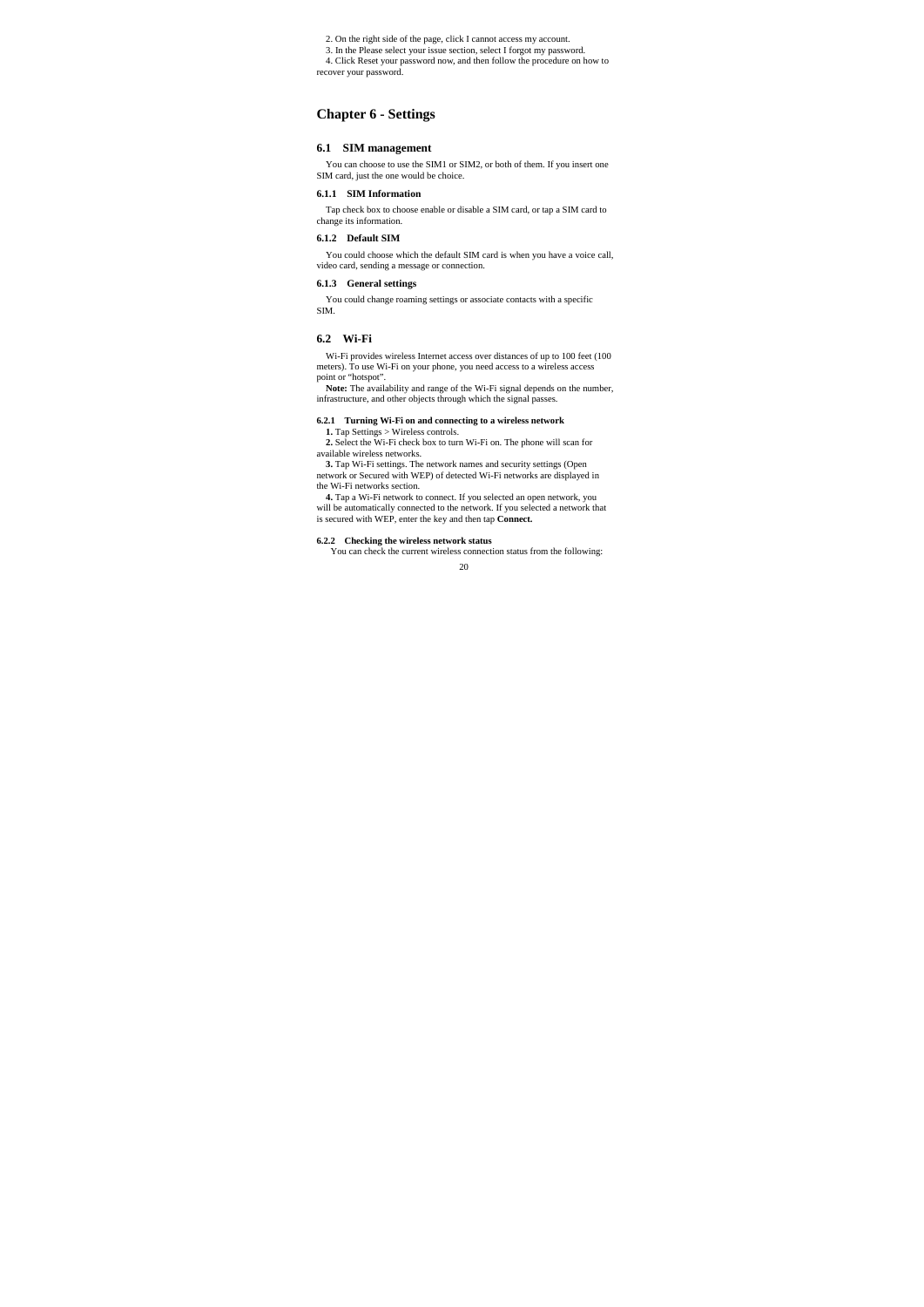### **• Status bar**

When your phone is connected to a wireless network, the Wi-Fi icon  $\blacktriangleright$  appears in the status bar and tells you the approximate signal strength (number of bands that light up). If Network notification in Wi-Fi settings this icon appears in the status bar whenever the phone detects an available wireless network within range.

#### **• Wi-Fi networks**

On the Wireless controls screen, tap Wi-Fi settings, then tap the wireless<br>network that the phone is currently connected to. A message box will be<br>displayed showing the Wi-Fi network name, status, speed, signal strength, a more.

**Note:** If you want to remove the wireless network settings on your phone, tap Forget on this window. You need to enter the settings again if you want to connect to this wireless network.

#### **6.2.3 To connect to another Wi-Fi network**

On the Wireless controls screen**, tap Wi-Fi settings. D**etected Wi-Fi networks are displayed in the Wi-Fi networks section.

**Tips:** To manually scan for available Wi-Fi networks, on the Wi-Fi settings

screen, press MENU and then tap Scan. Tap another Wi-Fi network to connect to it. **Note:** If the wireless network you want to connect to is not in the list of detected networks, scroll down the screen, then tap **Add Wi-Fi network**. Enter the wireless network settings, then tap **Save**.

#### **6.3 Bluetooth**

Bluetooth on your phone operates in three different modes: **• On**. Bluetooth is turned on. Your phone can detect other

Bluetooth-enabled devices, but not vice versa.

**• Discoverable**. Bluetooth is turned on, and all other Bluetooth-enabled

devices can detect your phone. **• Off**. Bluetooth is turned off. In this mode, you can neither send nor receive information using Bluetooth. **Notes:** By default, Bluetooth is turned off. If you turn it on, then turn off your

phone, Bluetooth also turns off. When you turn on your phone again, you should turn on Bluetooth again.

**Tips:** Turn off Bluetooth when not in use to conserve battery power, or in places where using a wireless device is prohibited, such as on board an aircraft

and in hospitals. *Turning on Bluetooth and making the phone discoverable* 

**1.** Tap Bluetooth Settings.<br> **2.** Select the Bluetooth check box to turn on Bluetooth. When on, the Bluetooth icon **El**appears in the status bar.<br> **3.** Tap Bluetooth settings, then tap Discoverable to chose how long the

phone discoverable to other Bluetooth devices that are within range, never, in 2 minutes or forever.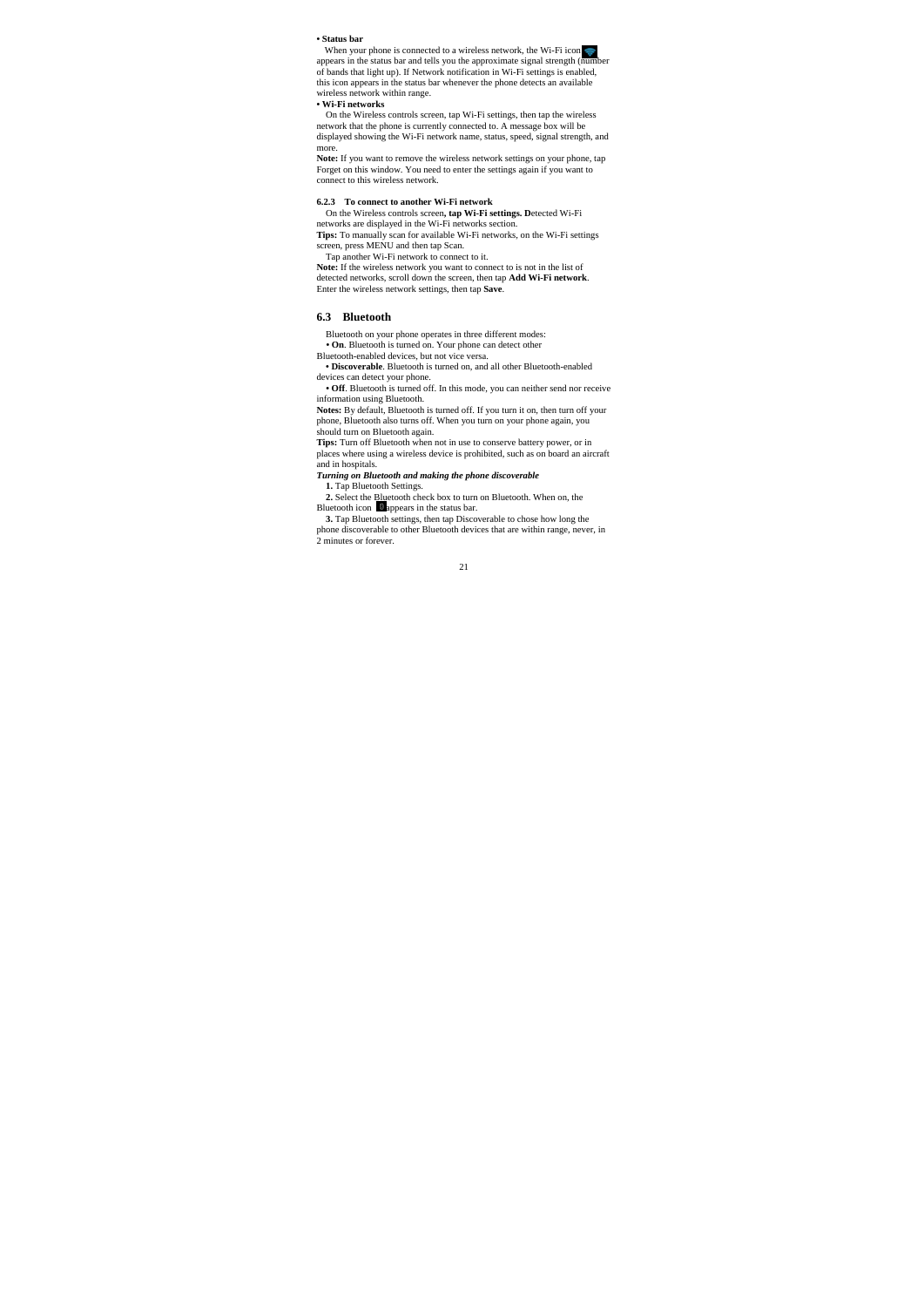#### **6.4 Data usage**

This is for your use of the GPRS traffic monitoring; you can also set their own needs.

#### **6.5 More**

### **6.5.1 VPN Settings**

From your phone, you can add, set up, and manage virtual private networks (VPNs) that allow you to connect and access resources inside a secured local network, such as your corporate network.

**6.5.1.1 Preparing your phone for VPN connection**<br>Depending on the type of VPN you are using at work, you may be required<br>to enter your login credentials and/or install security certificates before you can connect to your company's local network. You can get this information from your network administrator. Also, your phone must first establish a Wi-Fi or data connection before you can initiate a VPN connection.

**6.5.1.2 Setting up secure credential storage** If you to download and install security<br>If your network administrator instructs you to download and install security<br>certificates, you must first set up the phone's secure cre 1. Press HOME > MENU, tap Settings > Security, and then tap Set

password.

2. Enter a new password (at least 8 characters without any spaces) for the credential storage, scroll down and confirm the password, and then tap OK. 3. Select the Use secure credentials check box. You can then download and install the certificates needed to access your

local network, your network administrator can tell you how to do this. **6.5.1.3 Adding a VPN connection** 

1. Press HOME > MENU, and then tap Settings > Wireless & networks > VPN settings.

VPN settings.<br>
2. Tap Add VPN, and then tap the type of VPN you want to add.<br>
3. Tap the VPN settings and set them up according to the security details<br>
you have obtained from your network administrator.<br>
4. When finished,

The VPN is then added to the VPNs section of the VPN settings screen.<br> **6.2.5.4** Connecting to a VPN<br>
1. Press HOME > MENU, and then tap Settings > Wireless & networks >

VPN settings.<br>
2. In the VPNs section, tap the VPN that you want to connect to.<br>
3. When prompted, enter your log in credentials, and then tap Connect.<br>
When you are connected, the VPN connected icon  $\overline{\mathbb{Z}}$  appears i

notification area of the title bar.

4. Open the web browser to access resources such as intranet sites on your corporate network. **6.5.1.5 Disconnecting from a VPN**  1. Press and hold the title bar, and then slide down your finger to open the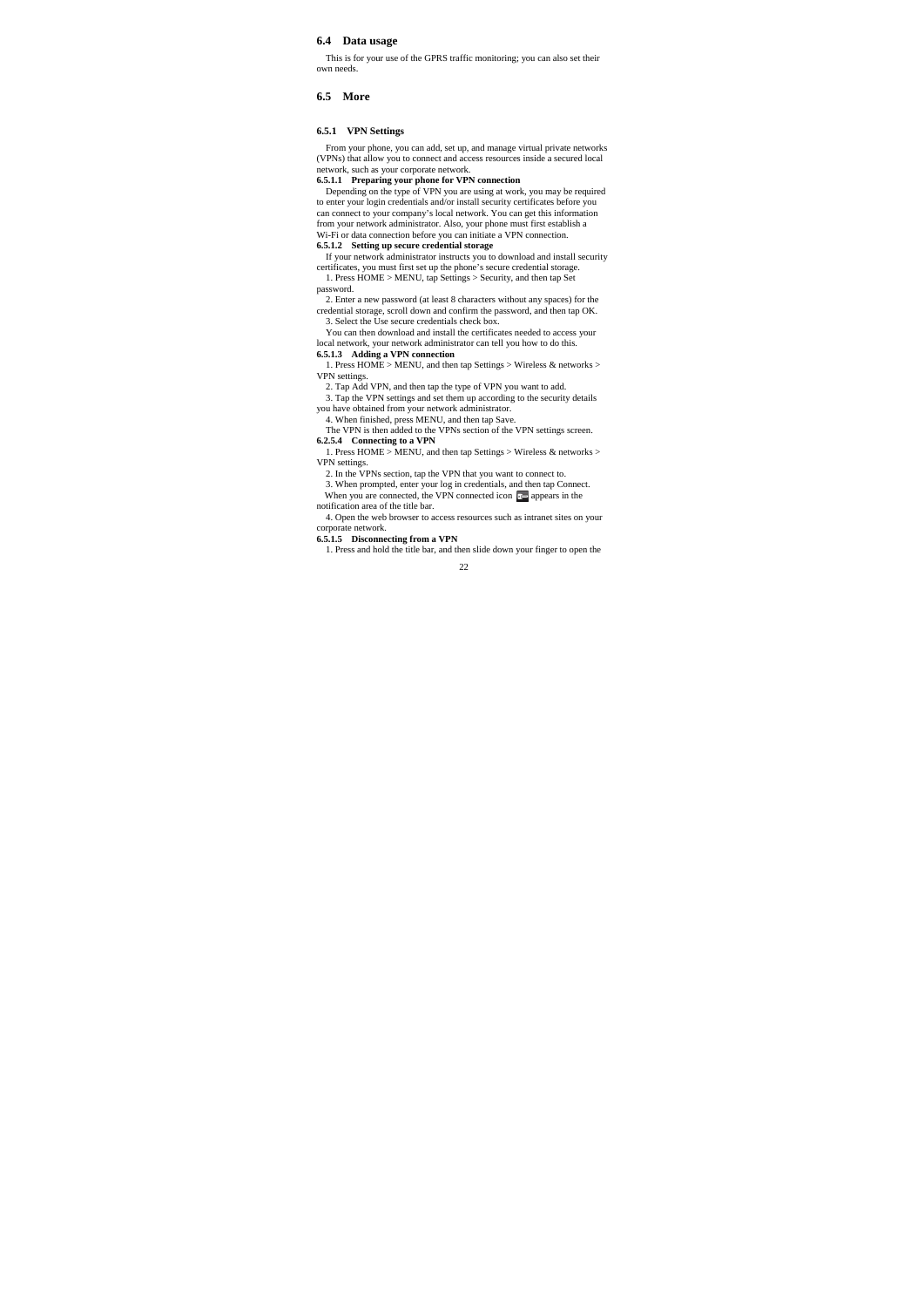Notifications panel.

2. Tap the VPN connection to return to the VPN settings screen, and then tap the VPN connection to disconnect from it. When your phone has disconnected from the VPN, the VPN disconnected

icon is displayed in the notification area of the title bar.<br> **6.5.2 Tethering &portable hotspot**<br>
You can turn your phone into a portable Wi-Fi hotspot, to share your<br>
phone's internet connection with one or more compute 2. Touch Wireless & networks > Tethering & portable hotspot.<br>2. Touch Wireless & networks > Tethering & portable hotspot.

3. Check Portable Wi-Fi hotspot.

Notes: • When your phone is serving as a Wi-Fi hotspot, you can't use your<br>phone's applications to access the internet via its Wi-Fi connection.<br>• You configure the hotspot with the Wi-Fi hotspot settings.<br>• For more infor

#### **6.5.3 Mobile Networks**

You can set mobile networks related options such as Data usage, Network Mode, Access Point Names and Network operators in Mobile Networks.

#### **6.6 Audio profiles**

There are four modes to choose from, including General, Silent, Meeting, Outdoor. You could tap for set specific.

#### **6.7 Display**

You can select the screen brightness and standby time to their own needs and place is in need if they had to switch screens.

# **6.8 Storage**

SD card and the phone which you can view and use the total capacity, and can be inserted on the installation and format the SD card.

#### **6.9 Battery**

Show your battery capacity and how much remaining and how long it is used.

**Do not place the battery in fire ; follow local laws and ordinances in Disposing used battery.** 

**Check the model number of the charger before using it to charge the mobile.** 

Only use approved battery, charger and accessories applicable to<br>the specific mobile model . Using other types of battery, charger and<br>accessories may violate the certification or warranty terms of the<br>accessories may viol **equipment and may result in danger .**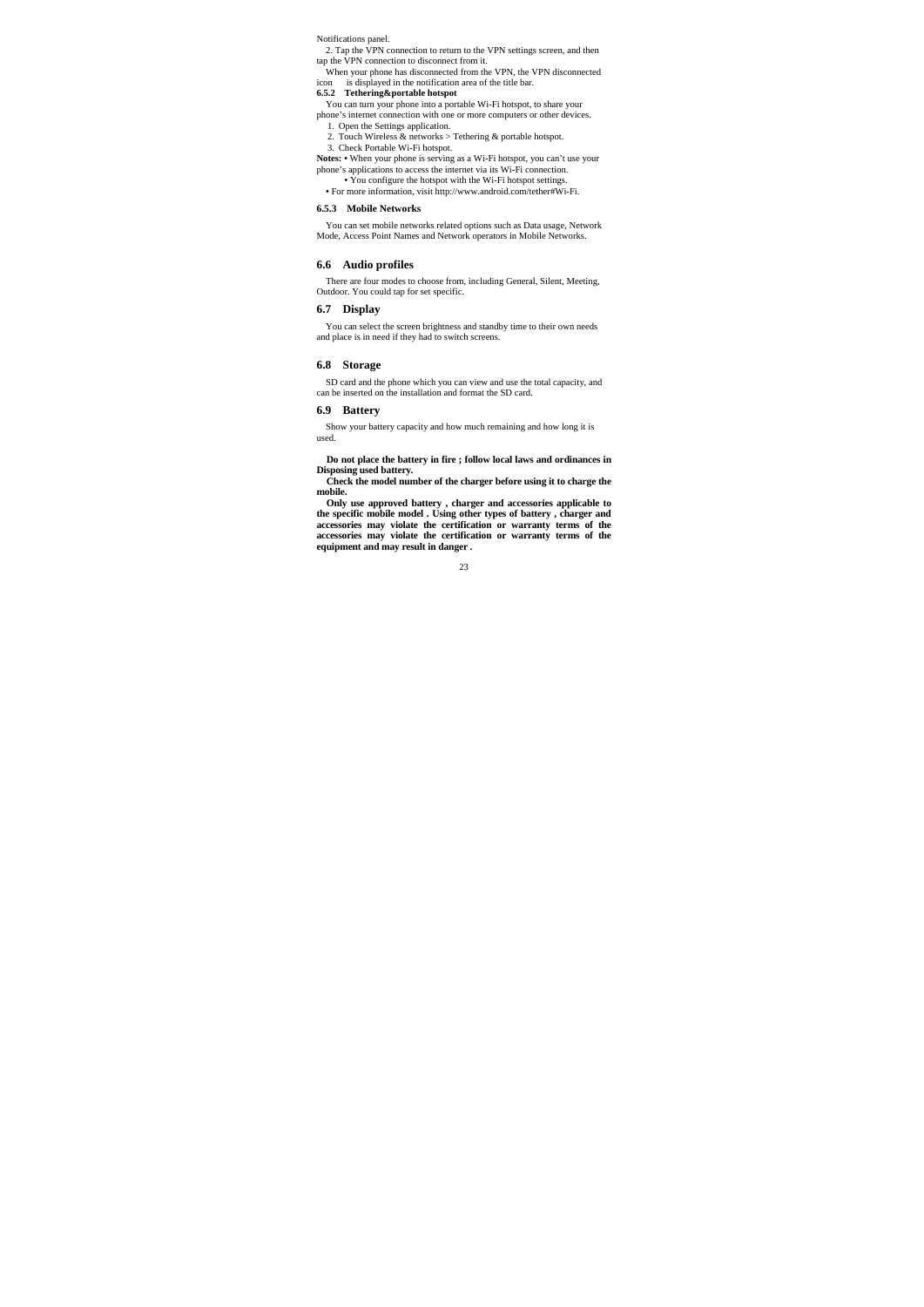#### **Return waste and used batteries to the supplier or specified recovery site .**

# **CAUTION!**

# **Risk of explosion if battery is replaced by an incorrect type . Dispose of used batteries according to the instructions .**

#### **6.10 Apps**

Here you can choose to install non-market applications and view the application procedure and has been downloaded

### **6.11 Location access**

1. When checked use wireless networks, the mobile network /Wi-Fi to

determine the location. 2. Use of GPS satellites to determine your location.

#### **6.12 Security**

In accordance with the options to lock screen with a pattern, PIN, or password.

# **6.13 Language & input**

Set the phone language, personal dictionary and input method and so on.

# **6.14 Backup & reset**

Its main application is loaded back up, if reinstall an application, restore

backed up settings or other data. **Note:** When you tap Factory data reset, all data on phone would be erases, so please do not try to restore factory settings.

# **6.15 Accounts**

You can add corporate and Google account to synchronize.<br>When you first enter your Gmail, Google Latitude, Google Talk, an Market,<br>will be prompted to add a Google account, Google account let you back up<br>your phone's infor to avoid loss of information when replacement of the phone, your information<br>will be restored to the new phone. You can also add a new account in<br>"Settings-> Account & sync -> Add Account ". You can add multiple accounts; a cell phone with an account can also be associated to multiple mobile phones.

#### **6.16 Date & time**

You can change the phone time and date or time zone in this option.

# **6.17 Schedule power on/off**

Here you can set anytime you want to power on/off your mobile phone.

#### **6.18 Accessibility**

Here are some accessibility for you to better use your mobile phone, such as Large text, Power button ends call, Auto-rotate screen, Speak passwords.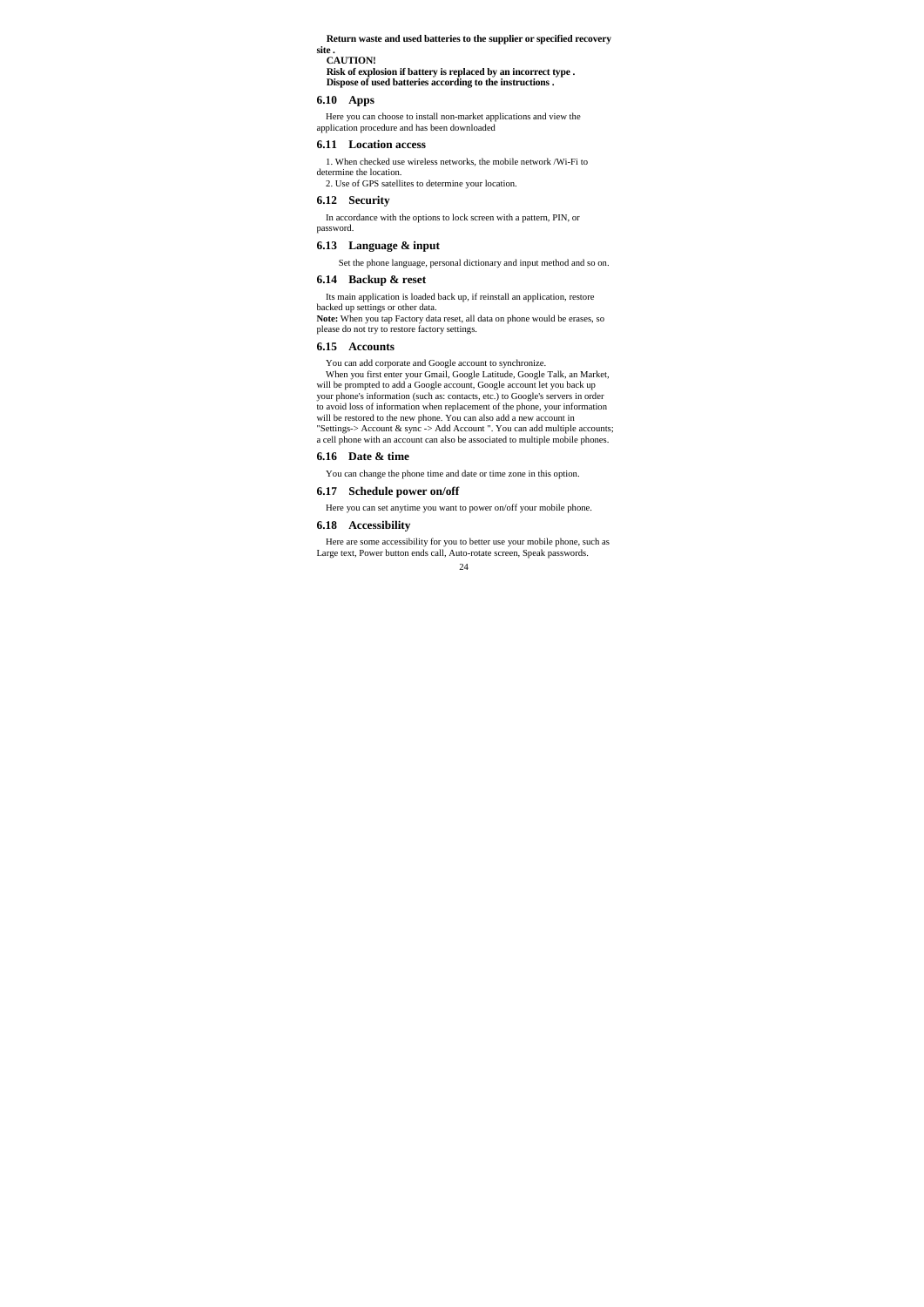# **6.19 About phone**

Here you can view the phone status and the use of mobile phone batteries and IMEI number, Bluetooth address, Wi-Fi address

# **Chapter 7 - Other Applications**

# **7.1 Clock**

You can use Clock to set alarms.

### **7.1.1 Setting the local date, time zone, and time**

By default, your phone automatically uses the network-provided date, time zone, and time. You can set the date, time zone, and time manually.<br>Tips: You can also press HOME > MENU, and then tap System Settings > Date & tim

# **7.1.2 Setting alarms**

1. Tap one of the default alarms on the screen. 2. In the Set alarm screen, set the alarm time by sliding your finger up or

down on the numbers and AM/PM.<br>3. Enter the alarm Description, set the Alarm sound and Repeat, and select<br>the Vibrate checkbox if you want the phone to also vibrate when the alarm goes off.

**Note:** Scroll up the screen to see all the Alarm options. 4. Tap Done.

**Note:** If you need to set more than an alarm, you can add more alarms by tapping Add alarm or press and hold the alarm, and tap Delete alarm.

#### **7.2 Sound Recorder**

Voice Memos lets you use Phone as a portable recording device using the built-in microphone, Phone or Bluetooth headset mic, or supported external microphone. Recordings using the built-in microphone are mono, but you can

**Recording your voice 1.** Press HOME, then tap "Apps", and then tap **Sound Recorder**.

2. Hold the device's microphone near your mouth.<br>
3. Tap  $\overline{a}$  to start recording a voice clip. Tap  $\overline{a}$  to stop<br>
4. Enter a name for the voice clip and then tap **Save**.<br>
5. Tap  $\overline{b}$  blay back the voice recordi

**7.3 FM Radio**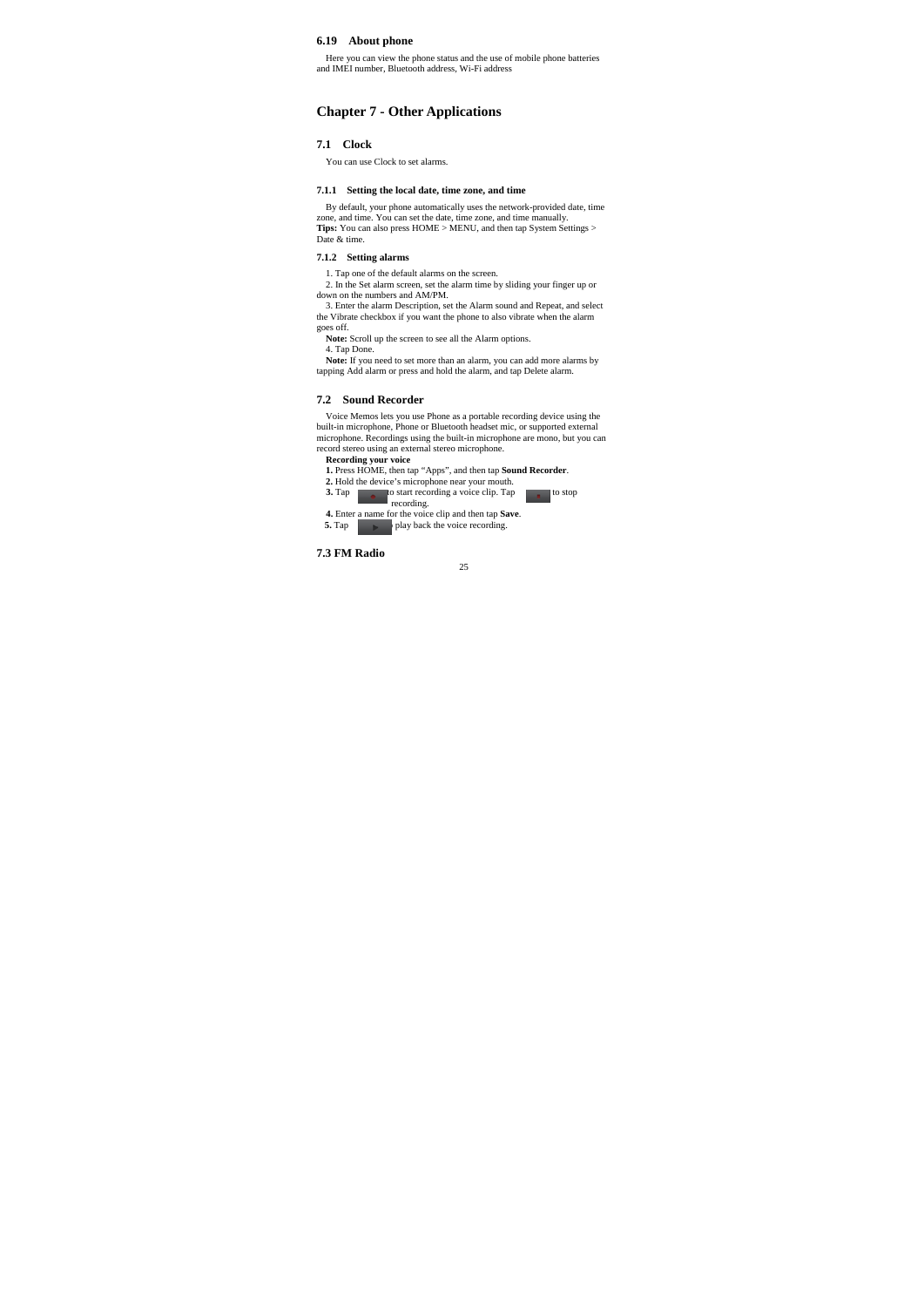# **7.3.1 Open Radio**

When you listen to the radio, please inset the headset and tap FM Radio , When you plug in the headset, the idle will display this icon  $\bigcap$ 

#### **7.3.2 Selectable channel**

Select the icon  $\rightarrow$  or  $\rightarrow$  by pressing ok keys, you can fine-tune on the radio or course.

#### **7.3.3 options**

- 1. Search: Search all the channels.
- 2. Speaker: You can start up loudspeaker to make the sound louder. 3. Record FM: You can record your favorite music or program.

# **7.4 Calendar**

Calendar makes it easy to stay on schedule. You can view individual calendars, or several calendars

at once. You can view your events by day, by month, or in a list. You can search the titles, invitees, locations, and notes of events. If you enter birthdays for your contacts, you can

view those birthdays in Calendar.

**Day:** To display the day of calendar in days. **Week:** To display the day of calendar in weeks.

**Month:** To display the day of calendar in months. **Daily:** Display the calendar in the certain period of time within the region. Today: "Day", "Week", "month", under the circumstances of the agenda click<br>Today, a variety of display format selection box will jump to the "today".<br>More: Create a new event, view the currently selected calendar, setting.

#### **7.5 Calculator**

Tap numbers and functions in Calculator just as you would with a standard calculator. When you tap the add, subtract, multiply, or divide button, a code appears around the button to let you know the operation to be carried out.

### **7.6 Browser**

#### **7.6.1 Open browser**

Browser is used for internet surfing. Press "HOME", then tap "Apps",find **Browser**.

#### **7.6.2 Basic operations**

26 **7.6.2.1 New window**  1. Touch the address bar, tap in the words you are interested in, then tap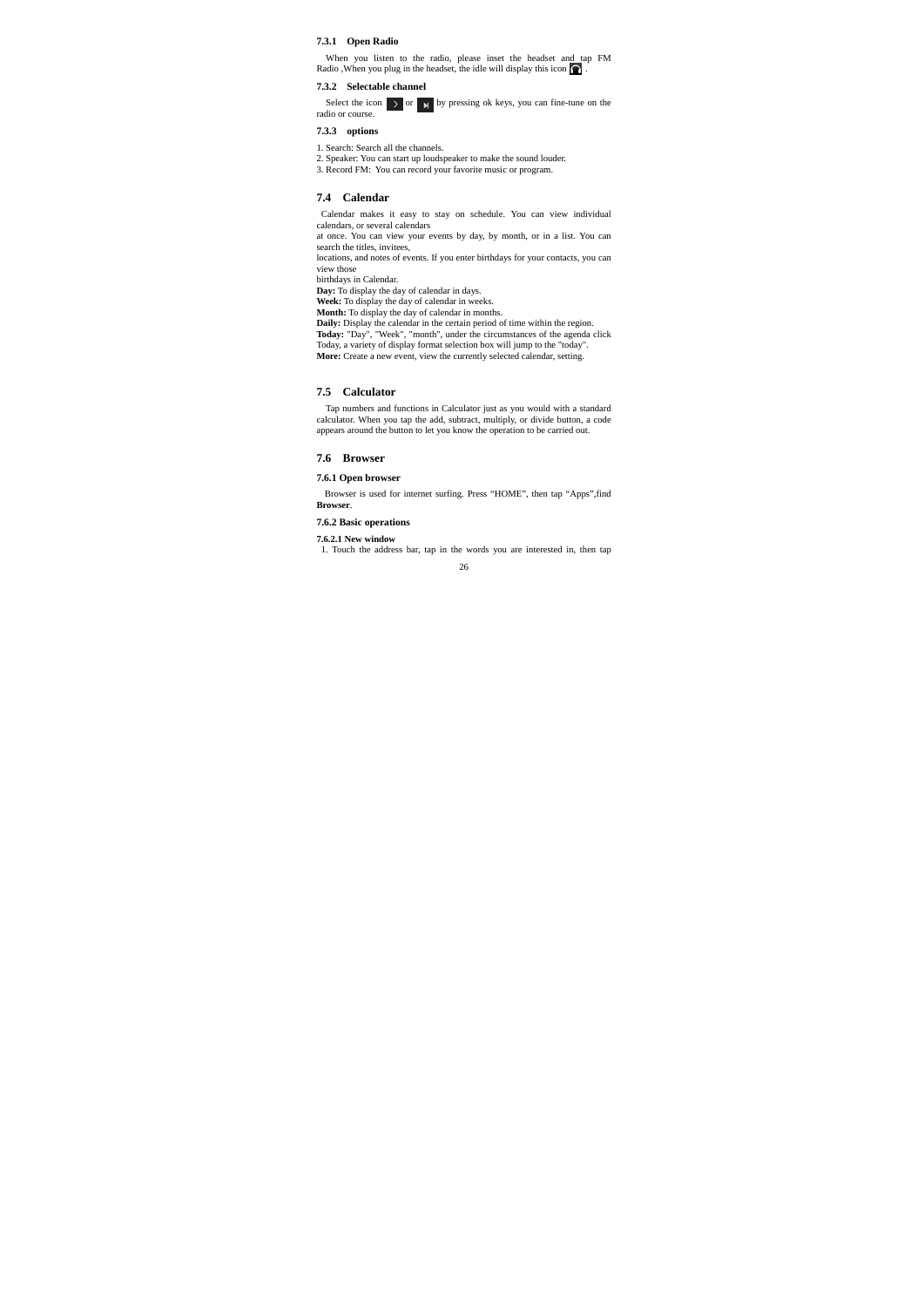"Go".

2. When you are tap in the words in history, it will show up automatically.<br>**7.6.2.2 Bookmarks/ History''**, you can add your favorite<br>**Press menu key to find the "bookmark/ History"**, you can add your favorite<br>websites. By

**FCC Caution.**

# **§ 15.19 Labelling requirements.**

This device complies with part 15 of the FCC Rules. Operation is subject to the following two conditions: (1) This device may not cause harmful interference, and (2) this device must accept any interference received, including interference that may cause undesired operation.

#### **§ 15.21 Information to user.**

Any Changes or modifications not expressly approved by the party responsible for compliance could void the user's authority to operate the equipment.

#### **§ 15.105 Information to the user.**

**Note:** This equipment has been tested and found to comply with the limits for a Class B digital device, pursuant to part 15 of the FCC Rules. These limits are designed to provide reasonable protection against harmful interference in a residential installation. This equipment generates uses and can radiate radio frequency energy and, if not installed and used in accordance with the instructions, may cause harmful interference to radio communications. However, there is no guarantee that interference will not occur in a particular installation. If this equipment does cause

harmful interference to radio or television reception, which can be determined by

turning the equipment off and on, the user is encouraged to try to correct the interference by one or more of the following measures:

‐Reorient or relocate the receiving antenna.

‐Increase the separation between the equipment and receiver.

‐Connect the equipment into an outlet on a circuit different from that to which the receiver is connected.

‐Consult the dealer or an experienced radio/TV technician for help.